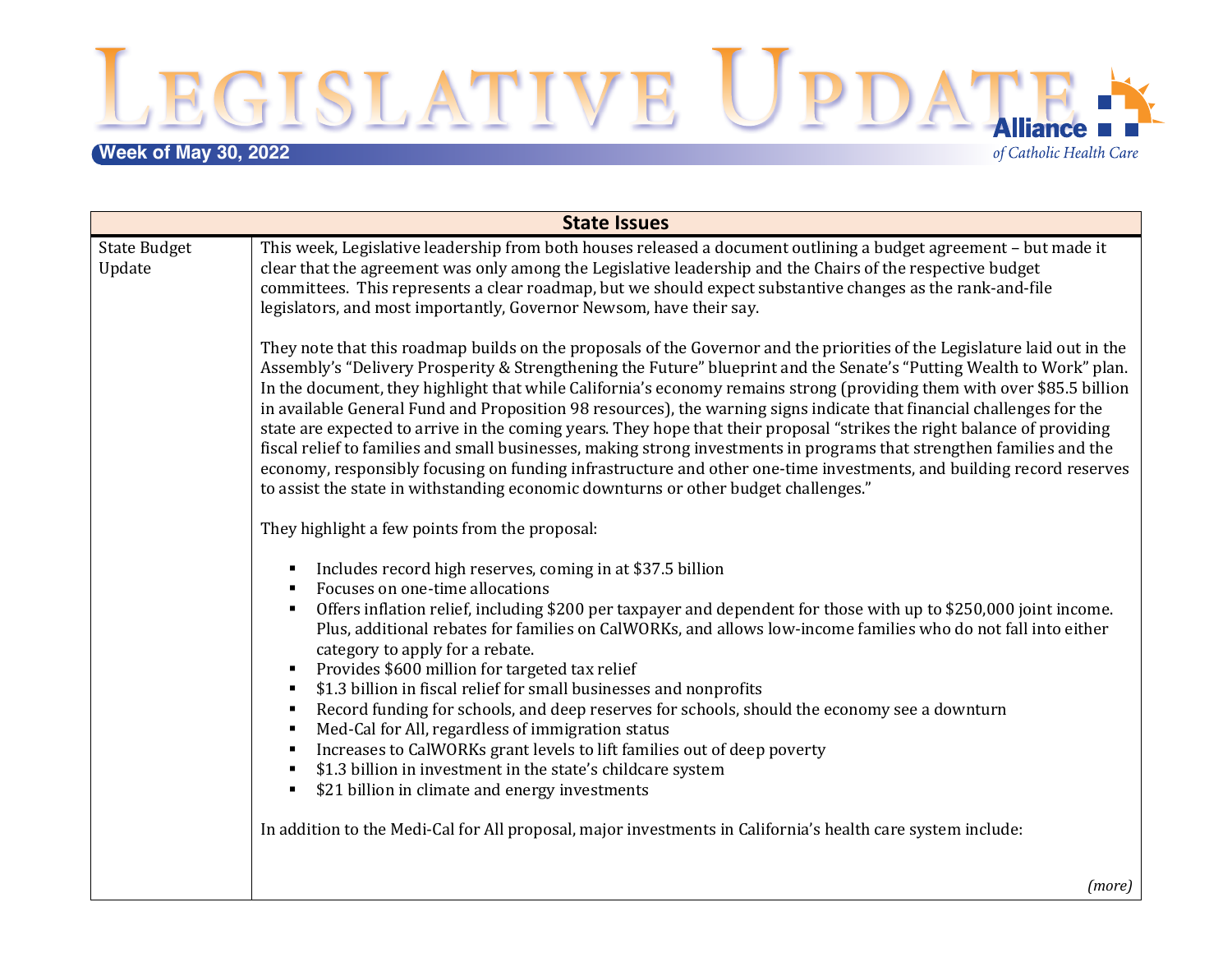| <b>State Budget</b><br>Update<br>(continued) | Behavioral Health Bridge Housing. Approves the Governor's proposed investment of \$1.5 billion over two years for<br>immediate, clinically enhanced bridge housing solutions for individuals experiencing homelessness with serious mental<br>illness.                                                                                                                                                                                             |
|----------------------------------------------|----------------------------------------------------------------------------------------------------------------------------------------------------------------------------------------------------------------------------------------------------------------------------------------------------------------------------------------------------------------------------------------------------------------------------------------------------|
|                                              | Restores the Covered California State Premium Subsidy. Approves the Governor's proposed \$304 million<br>restoration of the state premium subsidy program in Covered California and modifies trailer bill language to further<br>improve affordability for lower income enrollees.                                                                                                                                                                 |
|                                              | <b>Public Health Infrastructure.</b> Approves and codifies the Governor's \$300 million ongoing investment in state and<br>local health departments to address vital public health priorities.                                                                                                                                                                                                                                                     |
|                                              | Youth Suicide Prevention and Behavioral Health. Approves and modifies the Governor's \$290 million investment in<br>youth suicide prevention and behavioral health to ensure rapid and timely investment in resources to support youth<br>behavioral health needs.                                                                                                                                                                                 |
|                                              | Protecting Reproductive Health Care Access. Expands on the Governor's investments in protecting access to<br>abortion and other reproductive health care, including the California Abortion Support Fund, the California<br>Reproductive Health Service Corps, training for certified nurse midwives, the Los Angeles County Reproductive Health<br>Pilot, and equity and infrastructure payments for clinic abortion providers.                   |
|                                              | Of note, the Legislative and Budget Leadership have rejected the Governor's proposal to mandate that 25% of a non-<br>profit hospitals community benefit dollars go to community-based organizations to address social determinants of<br>health. Discussions are continuing with the Assembly on substitute language that would require additional<br>transparency on hospital graduate medical education and community benefit programs.         |
|                                              | They also specifically note that for a few of the highly political, highly technical policy changes being discussed, funding<br>will be included in the budget document, but key policy details will continue to be worked out after the main budget is<br>passed. This includes: Community Assistance, Recovery and Empowerment (CARE) Court; Skilled Nursing Facility<br>Financing Reform; and Hospital and Nursing Facility Retention Payments. |
|                                              | The Legislature has until June 15 to pass the budget, and then the Governor has until July 1 to sign it. A great deal of<br>debate and negotiation will occur between now and then.                                                                                                                                                                                                                                                                |
| Assembly<br>Leadership<br>Challenge          | Politic drama was in focus this week, as the Assembly Democratic caucus dealt with the possibility of voting in a new<br>Speaker. Assembly Member Robert Rivas (D-Hollister) challenged standing Speaker Anthony Rendon (D-Lakewood),<br>announcing on Friday that he had the votes of his colleagues to become the next Speaker.                                                                                                                  |
|                                              | Speaker Rendon was not quite ready to relinquish his leadership post, and after he and his supporters worked the<br>phones over the Memorial Day weekend, including former Assembly Members, Assembly Member Rivas was down<br>several votes. After some procedural debate as to when the Assembly should go into a private caucus to discuss the<br>issue, by early afternoon they recessed to debate and discuss the issue in private.<br>(more) |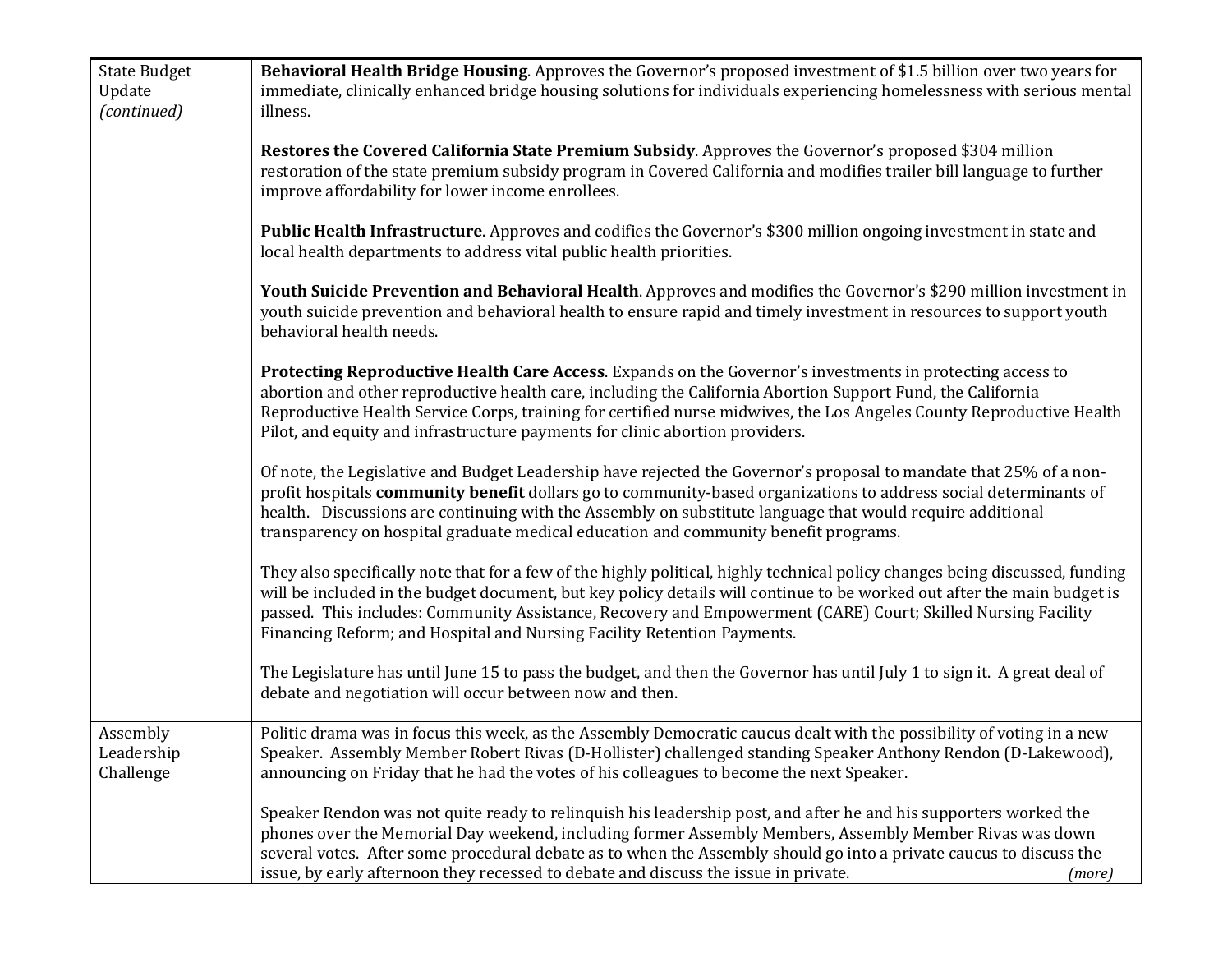| Assembly<br>Leadership<br>Challenge<br>(continued) | By late evening, Speaker Rendon and Soon-to-be Speaker Rivas issued a statement that Rivas has secured the votes to<br>become Speaker - but not until the end of the legislative session. So, a compromise. Rendon keeps his job for now, but<br>Rivas will get the nod after session is final on August 31.<br>This keeps Rendon in place for these final weeks of budget discussions, the important primary elections on June 7, and<br>end-of-session politics on some key Democratic priorities. |
|----------------------------------------------------|------------------------------------------------------------------------------------------------------------------------------------------------------------------------------------------------------------------------------------------------------------------------------------------------------------------------------------------------------------------------------------------------------------------------------------------------------------------------------------------------------|
| Legislative<br>Summary and<br><b>Status Report</b> | Attached is the Alliance's Legislative Summary and Status report on bills of interest to the Catholic health ministry.                                                                                                                                                                                                                                                                                                                                                                               |

For more information, please contact Lori Dangberg at 1215 K Street, Suite 2000 · Sacramento, CA 95814 Direct line: 916.552.2633 or e-mail: *dangberg@thealliance.net*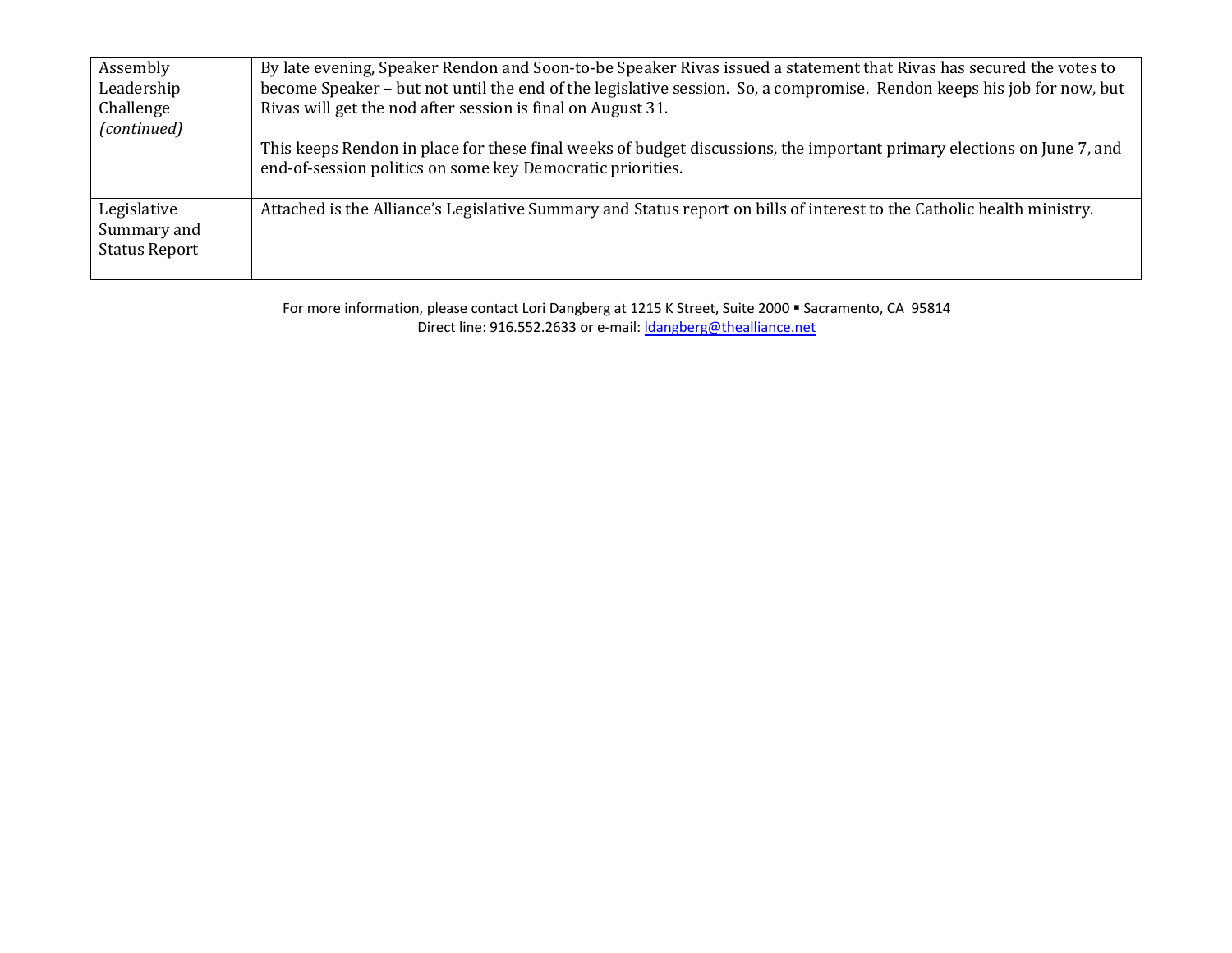**Access**

# **[AB 4](https://ctweb.capitoltrack.com/public/publishbillinfo.aspx?bi=KFYvdnrQA6jwmrfrltwrGrrFnSkRokeQ%2FM0ZywFJQAneFJv%2BL9bnd1kPGDvpRuAa) [\(Arambula](https://a31.asmdc.org/) D) Medi-Cal: eligibility.**

**Location:** 8/27/2021-S. 2 YEAR

**Summary:** Would, effective January 1, 2022, extend eligibility for full scope Medi-Cal benefits to anyone regardless of age, and who is otherwise eligible for those benefits but for their immigration status, pursuant to an eligibility and enrollment plan. The bill would delete the specified provisions regarding individuals who are under 25 years of age or 65 years of age or older and delaying implementation until the director makes the determination described above. The bill would require the eligibility and enrollment plan to ensure that an individual maintains continuity of care with respect to their primary care provider, as prescribed, would provide that an individual is not limited in their ability to select a different health care provider or Medi-Cal managed care health plan, and would require the department to provide monthly updates to the appropriate policy and fiscal committees of the Legislature on the status of the implementation of these provisions

#### **Position**

Support

# **[AB 32](https://ctweb.capitoltrack.com/public/publishbillinfo.aspx?bi=0t9Iy%2FDTsh3uhPPaP7nN4QGwXxcrKJaSU%2FCFlMIgdjHlVpWBWWvl7svuvkAHFERM) [\(Aguiar-Curry](https://a04.asmdc.org/) D) Telehealth.**

**Location:** 7/14/2021-S. 2 YEAR

**Summary:** Current law requires a health care service plan contract or health insurance policy issued, amended, or renewed on or after January 1, 2021, to specify that coverage is provided for health care services appropriately delivered through telehealth on the same basis and to the same extent as inperson diagnosis, consultation, or treatment. Current law exempts Medi-Cal managed care plans that contract with the State Department of Health Care Services under the Medi-Cal program from these provisions, and generally exempts county organized health systems that provide services under the Medi-Cal program from Knox-Keene. This bill would delete the above-described references to contracts issued, amended, or renewed on or after January 1, 2021, would require these provisions to apply to the plan or insurer's contracted entity, as specified, and would delete the exemption for Medi-Cal managed care plans.

# **Position**

Support

## **[AB 1878](https://ctweb.capitoltrack.com/public/publishbillinfo.aspx?bi=GAMwRI5IoJT9WrHL5n%2Bkp8Pl3Ngx9zMETe4nirjfzmmf5Z9HlGltw8x1zpAGdnog) [\(Wood](https://a02.asmdc.org/) D) California Health Benefit Exchange: affordability assistance.**

**Location:** 5/27/2022-S. RLS.

**Summary:** Current law requires the California Health Benefit Exchange, in consultation with stakeholders and the Legislature, to develop options for providing cost-sharing reduction subsidies to reduce cost sharing for low- and middle-income Californians, and requires the Exchange to report the developed options on or before January 1, 2022. Current law requires the options to include, among other things, options for all Covered California enrollees with income up to 400 percent of the federal poverty level to reduce cost sharing, including copays, deductibles, coinsurance, and maximum out-ofpocket costs. This bill would require the Exchange to implement those options for providing health care affordability assistance. The bill would require the affordability assistance to reduce cost sharing, including copays, coinsurance, and maximum out-of-pocket costs, and to eliminate deductibles for all benefits. The bill would specify the actuarial value of cost-sharing assistance based on the income level of an enrollee, and would require the Exchange to adopt standard benefit designs consistent with these specifications.

## **Position**

Support

## **[AB 2530](https://ctweb.capitoltrack.com/public/publishbillinfo.aspx?bi=VZsIuBPqenTBa%2FAc3wVOCMIwATlWsmbaNDO%2FSiWq%2FJG9imXKa8XljxIk1SGFNkvV) [\(Wood](https://a02.asmdc.org/) D) California Health Benefit Exchange: financial assistance.**

#### **Location:** 6/1/2022-S. HEALTH

**Summary:** This bill, upon appropriation by the Legislature, would require the California Health Benefit Exchange (Exchange) to administer a program of financial assistance to help Californians obtain and maintain health benefits through the Exchange if they lose employer-provided health care coverage as a result of a labor dispute. Under the bill, an individual who has lost minimum essential coverage from an employer or joint labor management trust fund as a result of a strike, lockout, or other labor dispute would receive the same premium assistance and cost-sharing reductions as an individual with a household income of 133% of the federal poverty level, and would also not pay a deductible for any covered benefit.

# **Position**

Support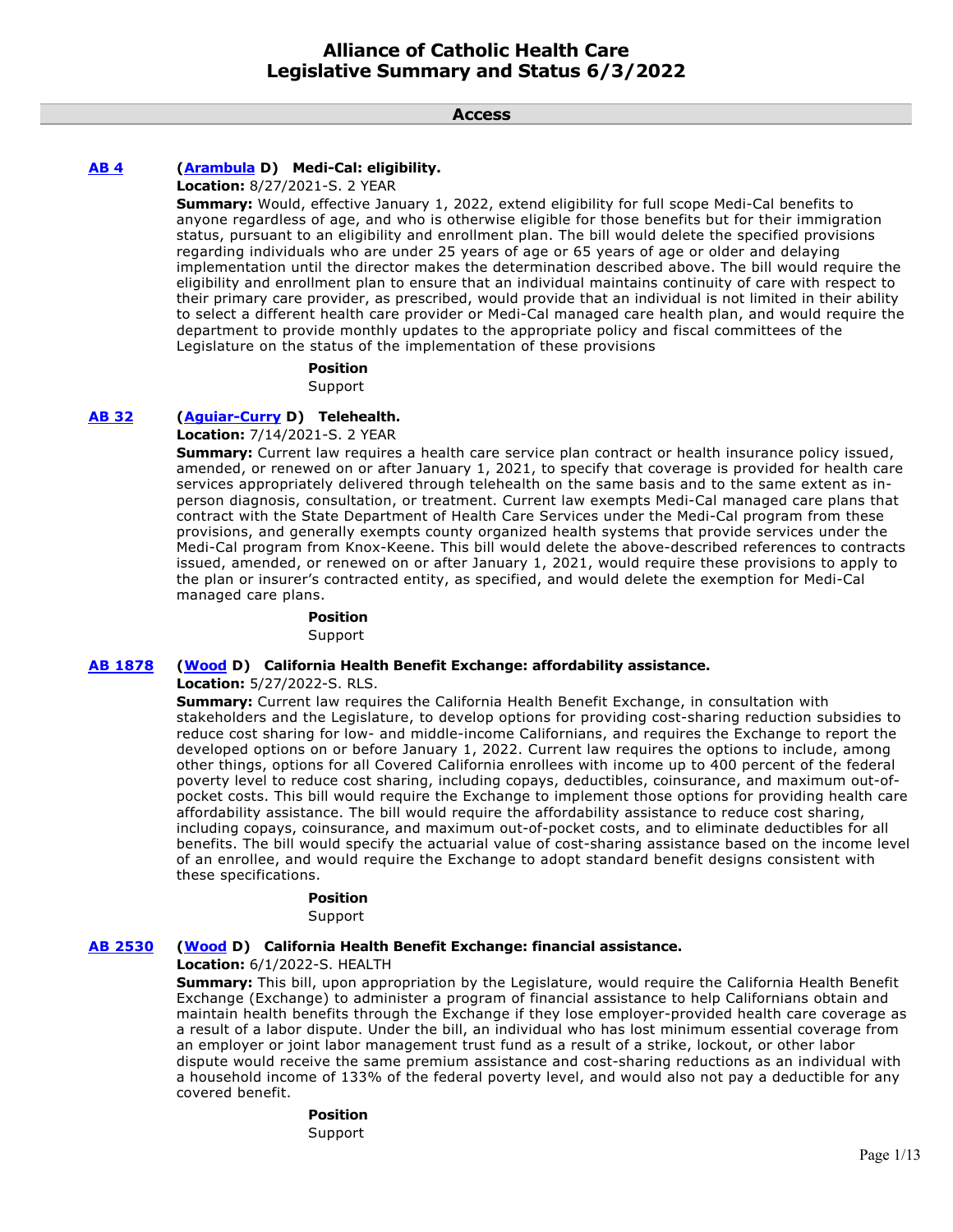# **[SB 56](https://ctweb.capitoltrack.com/public/publishbillinfo.aspx?bi=IHVUG%2FNRNIfXwOxiI9YqyDGCwMPVuHR9m0HdI%2BzVhapXlwnjfJdZucyWxXUdHS%2Fj) [\(Durazo](http://sd24.senate.ca.gov/) D) Medi-Cal: eligibility.**

# **Location:** 8/27/2021-A. 2 YEAR

**Summary:** Current law provides that Medi-Cal benefits for individuals who are 65 years of age or older, and who do not have satisfactory immigration statuses or are unable to establish satisfactory immigration statuses, will be prioritized in the Budget Act for the upcoming fiscal year if the Department of Finance projects a positive ending balance in the Special Fund for Economic Uncertainties for the upcoming fiscal year and each of the ensuing 3 fiscal years that exceeds the cost of providing those individuals with full-scope Medi-Cal benefits. This bill would, subject to an appropriation by the Legislature, and effective July 1, 2022, extend eligibility for full-scope Medi-Cal benefits to individuals who are 60 years of age or older, and who are otherwise eligible for those benefits but for their immigration status.

## **Position**

Support

# **[SB 944](https://ctweb.capitoltrack.com/public/publishbillinfo.aspx?bi=%2FzsZ5QTVs4wbwvbps%2Bp9YvPLd%2FwNRw0N4vUPcLf3yiJKWQ2NrzEMrMKckOYf9OuF) [\(Pan](http://sd06.senate.ca.gov/) D) California Health Benefit Exchange: affordability assistance.**

**Location:** 5/27/2022-A. HEALTH

**Summary:** Current law requires the California Health Benefit Exchange, in consultation with stakeholders and the Legislature, to develop options for providing cost-sharing reduction subsidies to reduce cost sharing for low- and middle-income Californians, and requires the Exchange to report the developed options on or before January 1, 2022. Current law requires the options to include, among other things, options for all Covered California enrollees with income up to 400 percent of the federal poverty level to reduce cost sharing, including copays, deductibles, coinsurance, and maximum out-ofpocket costs. This bill would require the Exchange to implement those options for providing health care affordability assistance. The bill would require the affordability assistance to reduce cost-sharing, including copays, coinsurance, and maximum out-of-pocket costs, and to eliminate deductibles for all benefits.

#### **Position**

Support

# **COVID Related**

## **[AB 1105](https://ctweb.capitoltrack.com/public/publishbillinfo.aspx?bi=hiMHI%2FFzRHqLRQcFntn%2B%2FNvArtAVnjMKOUrA1hSavVJ64vRkYFefMgHJl1S1m5oV) [\(Rodriguez](https://a52.asmdc.org/) D) Hospital workers: COVID-19 testing.**

**Location:** 8/27/2021-S. 2 YEAR

**Summary:** Current law sets forth safety and health requirements for employers and employees. Current law requires a public or private employer of workers in a general acute care hospital, as defined, to supply personal protective equipment, as defined, to employees who provide direct patient care or who provide services that directly support patient care. Current law provides that, except where another penalty is specifically provided, every employer and every officer, management official, or supervisor having direction, management, control, or custody of any employment, place of employment, or of any other employee, who repeatedly violates any standard, order, or special order, or any provision of specified employment safety laws so that such repeated violation creates a real and apparent hazard to employees is guilty of a misdemeanor. This bill would require the employer to supply personal protective equipment to an employee, regardless of whether or not the employee has received a vaccination for COVID-19. This bill would also require a public or private employer of workers in a general acute care hospital to develop and implement a program to offer weekly COVID-19 screening testing for health care personnel, as defined.

#### **Position**

Oppose Unless Amend

# **[SB 637](https://ctweb.capitoltrack.com/public/publishbillinfo.aspx?bi=jty8Oh9%2FB4LwUwfxVBDg2GE8TVcQ8Dq2QDUBofHA3ZtTvmLyiZ6pbei5GkqYnutQ) [\(Newman](https://sd29.senate.ca.gov/) D) Health facility reporting: staffing.**

**Location:** 9/10/2021-A. 2 YEAR

**Summary:** Current law provides for the licensure and regulation of certain health facilities, including general acute care hospitals, by the State Department of Public Health. This bill would require a general acute care hospital to report specified information to the department on a form and schedule determined by the department, and would require the department to publicly post the information on a weekly basis during any health-related state of emergency in California proclaimed by the President of the United States or by the Governor, and on a monthly basis at all other times. The bill would require that the reports contain information on staffing, including, until January 1, 2025, or the end of the declared COVID-19 emergency, whichever comes first, on matters relating to COVID-19 cases.

#### **Position**

Oppose Unless Amend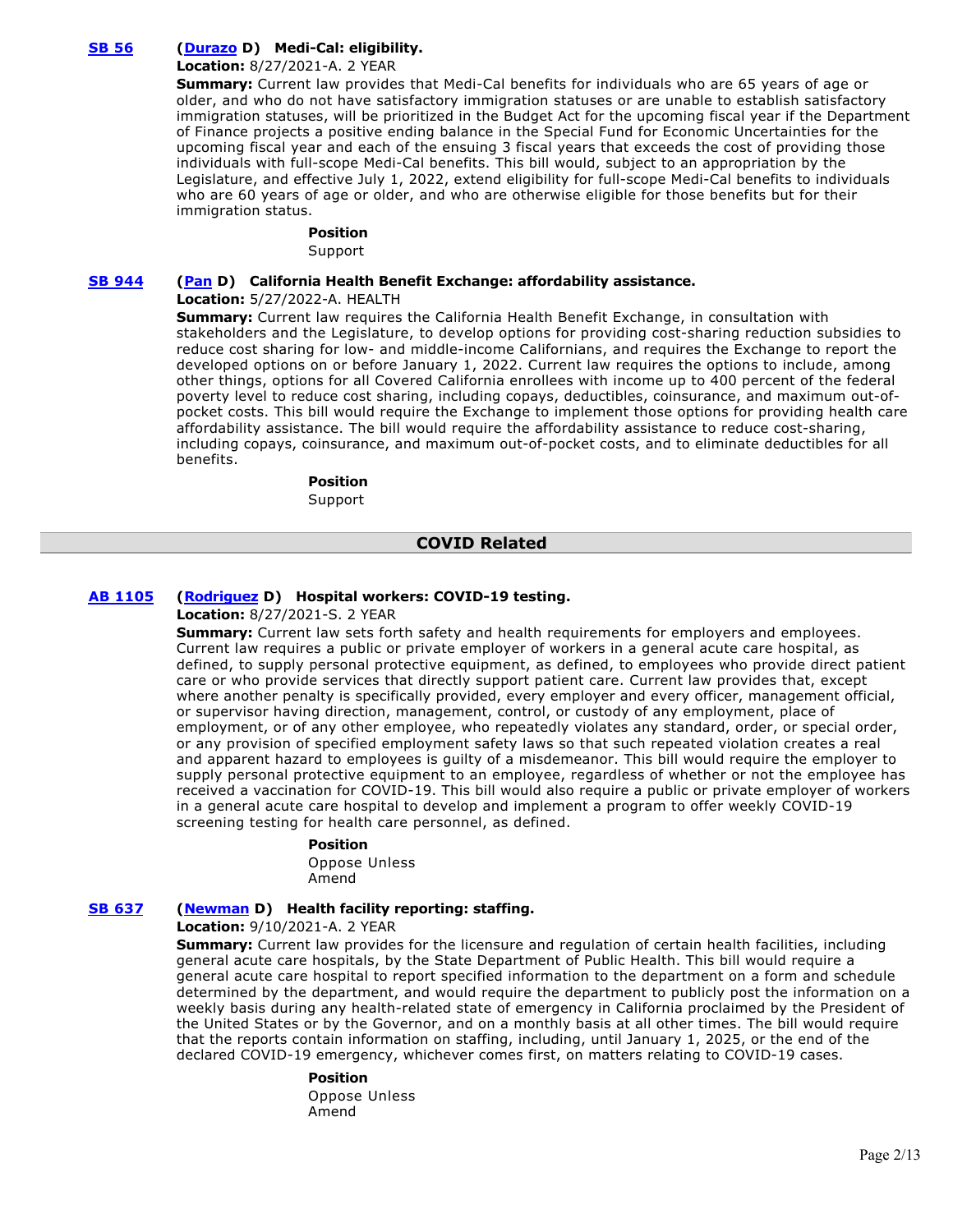## **[SCR 5](https://ctweb.capitoltrack.com/public/publishbillinfo.aspx?bi=IMfPvUiYd0qCpRDZUfOVkqwZNifCTtQ13I8EmZrXomV1qwaF0ol9OuqJ5Gl4ooe%2B) [\(Melendez](https://melendez.cssrc.us/) R) State of emergency: COVID-19: termination.**

**Location:** 2/10/2021-S. G.O.

**Summary:** This measure, in accordance with specified law, would declare that the state of emergency proclaimed by the Governor on March 4, 2020, is at an end, thereby terminating the emergency powers granted to the Governor as a result of that proclamation.

# **Position**

Oppose

# **End of Life/Palliative Care**

## **[AB 1852](https://ctweb.capitoltrack.com/public/publishbillinfo.aspx?bi=qualm%2FeNgpyo4JVNTWrO8T9CvcoE02PfTRNruTZu1vEziksjmt5ztJjoFdLRH3zD) [\(Patterson](https://ad23.asmrc.org/) R) Health facilities: automated drug delivery systems.**

**Location:** 6/1/2022-S. APPR.

**Summary:** Current law authorizes the use of automated drug delivery systems, as defined, for pharmacy services in nursing, skilled nursing, and intermediate care facilities. This bill would add licensed hospice facilities to the list of facilities authorized to use an automated drug delivery system, and would expressly include an automated unit dose system within the definition of an automated drug delivery system. By expanding the scope of a crime, this bill would impose a state-mandated local program.

#### **Position**  Watch

**[AB 1884](https://ctweb.capitoltrack.com/public/publishbillinfo.aspx?bi=IRLO150F09HcamdyQq8Vzgs7nh9ItrD2BG5rwHgbqALAzqanM1W2rX%2BmFPkhPUMr) [\(Voepel](https://ad71.asmrc.org/) R) Hospice care: standards.**

**Location:** 4/29/2022-A. DEAD

**Summary:** Under the California Hospice Licensure Act of 1990, a licensed hospice, at the State Department of Public Health's option, is subject to periodic inspection by a duly authorized representative of the department. The act requires that the reports of each inspection be prepared by the representative who conducted the inspection and be filed with the department. This bill would instead require that a licensed hospice be inspected by a representative every 3 years. The bill would require that results of an inspection be made available to the public to the extent consistent with federal and state privacy laws.

## **Position**

Watch

#### **[AB 2288](https://ctweb.capitoltrack.com/public/publishbillinfo.aspx?bi=8c%2FVel10Jx83p5eIMZPHKV8DGDS1Sz6uWw6AVtQYGCxcUPvvWBLXATEKpde3pwAP) [\(Choi](https://ad68.asmrc.org/) R) Advance health care directives: mental health treatment.**

**Location:** 5/31/2022-S. CONSENT CALENDAR

#### **Calendar:** 6/6/2022 #49 SENATE CONSENT CALENDAR FIRST LEGISLATIVE DAY

**Summary:** Current law authorizes a written advance health care directive to include the individual's nomination of a conservator of the person or estate or both, or a guardian of the person or estate or both, for consideration if protective proceedings for the individual's person or estate are thereafter commenced. Current law also authorizes an adult having capacity to execute a power of attorney for health care to authorize an agent to make health care decisions for the principal, and authorizes the power of attorney to include individual health care instructions. Current law authorizes the principal in a power of attorney for health care to grant authority to make decisions relating to the personal care of the principal, including, but not limited to, determining where the principal will live, providing meals, or hiring household employees. Current law defines "health care decision" and "health care" for these purposes to mean any care, treatment, service, or procedure to maintain, diagnose, or otherwise affect a patient's physical or mental condition. This bill would clarify that health care decisions under those provisions include mental health mental health conditions. The bill would revise the statutory advance health care directive form to clarify that a person may include instructions relating to mental health conditions.

## **Position**

Watch

#### **[AB 2338](https://ctweb.capitoltrack.com/public/publishbillinfo.aspx?bi=Ub8m8V4g1oocGgpChFB9sihH%2FmaIwllM7ISC2afdUyBBvuf4PvZaAQlpFci1laP1) [\(Gipson](https://a64.asmdc.org/) D) Health care decisions: decisionmakers and surrogates.**

## **Location:** 6/1/2022-S. JUD.

**Summary:** Current law authorizes an adult having capacity to give an individual health care instruction and to designate a health care decisionmaker, including an agent designated in a power of attorney or a surrogate effective for a specified period of time, to make health care decisions on the person's behalf. Current law authorizes a patient to disqualify a person, including a family member, from acting as the patient's surrogate. This bill would authorize legally recognized health care decisionmakers, in an order of priority, to make health care decisions on a patient's behalf if the patient lacks the capacity to make a health care decision. If a patient does not have a legally recognized health care decisionmaker, the bill would specify individuals, in an order of priority, who may be chosen as a surrogate if the patient lacks the capacity to make a health care decision.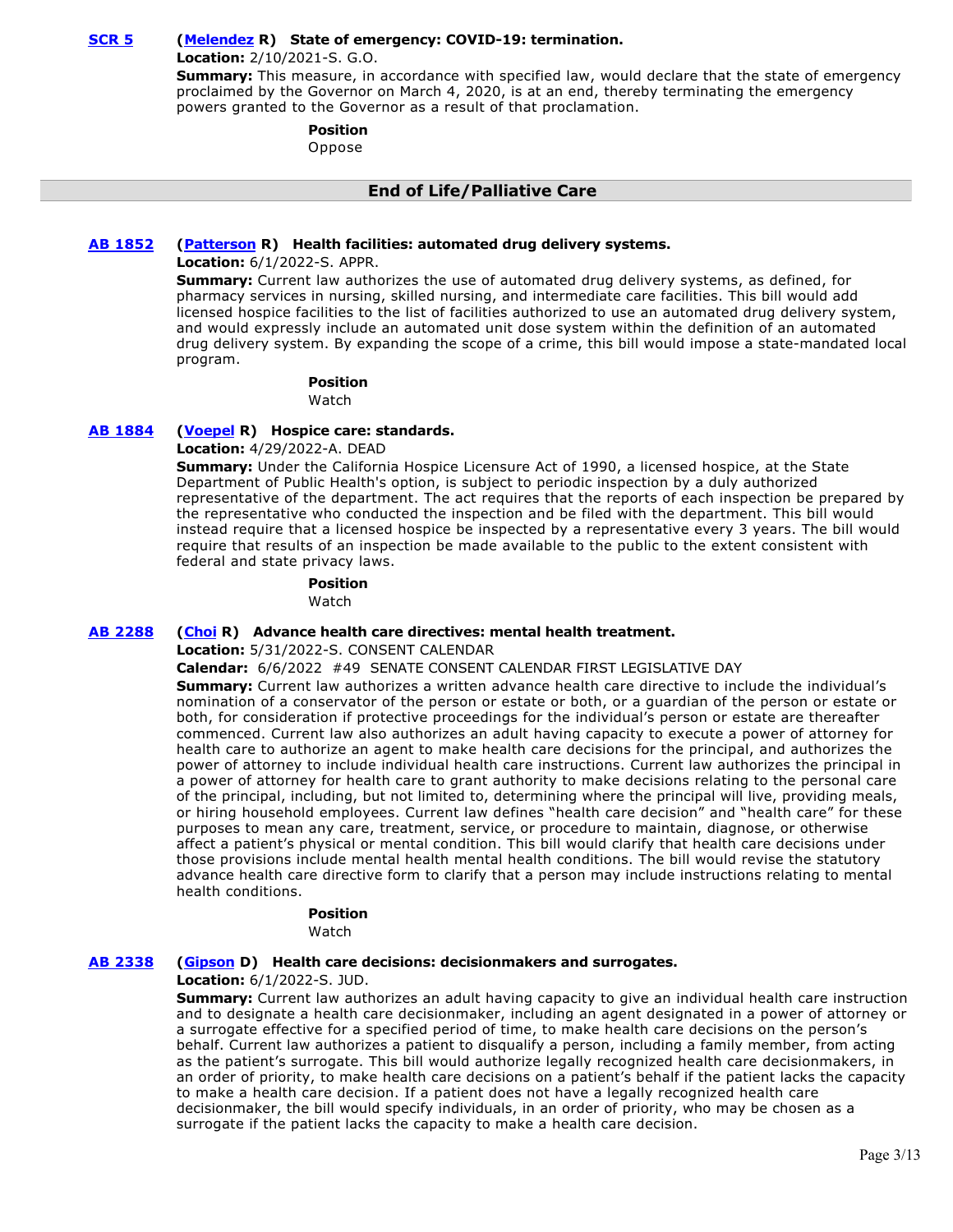**Position**  Oppose Unless Amend

# **Health Care Reform**

## **[AB 1130](https://ctweb.capitoltrack.com/public/publishbillinfo.aspx?bi=%2F4z9i3w3Ci6H9IC%2FhaF12B%2FZNVr8Dnz3doTjoBJ49C99Q647aqTNngzgXS1VHZrx) [\(Wood](https://a02.asmdc.org/) D) California Health Care Quality and Affordability Act.**

**Location:** 2/14/2022-S. HEALTH

**Summary:** Current law generally requires the State Department of Public Health to license, inspect, and regulate health facilities, including hospitals. Current law requires health facilities to meet specified cost and disclosure requirements, including maintaining an understandable written policy regarding discount payments and charity. This bill would establish, within Department of Health Care Access and Information (HCAI), the Office of Health Care Affordability to analyze the health care market for cost trends and drivers of spending, develop data-informed policies for lowering health care costs for consumers and purchasers, set and enforce cost targets, and create a state strategy for controlling the cost of health care and ensuring affordability for consumers and purchasers.

**Position** 

Oppose Unless Amend

## **Hospital Operations and Finance**

## **[AB 35](https://ctweb.capitoltrack.com/public/publishbillinfo.aspx?bi=7Y0gKL9VlIU7ThSmQw%2FYv1jbhBJT%2FD8SYj2%2F91VOlPOLXgPlhuYR%2ByClgxoYCP8R) [\(Reyes](https://a47.asmdc.org/) D) Civil damages: medical malpractice.**

**Location:** 5/23/2022-A. CHAPTERED

**Summary:** Current law, referred to as the Medical Injury Compensation Reform Act of 1975 (MICRA), prohibits an attorney from contracting for or collecting a contingency fee for representing any person seeking damages in connection with an action for injury or damage against a health care provider based upon alleged professional negligence in excess of specified limits. This bill would recast those provisions and base the amount of contingency fee that may be contracted for upon whether recovery is pursuant to settlement agreement and release of all claims executed before a civil complaint or demand for arbitration is filed, or pursuant to settlement, arbitration, or judgment after a civil complaint or demand for arbitration is filed, as specified. The bill would add and revise definitions for these purposes.

#### **Position**

Support

# **[AB 1721](https://ctweb.capitoltrack.com/public/publishbillinfo.aspx?bi=2DXSbYZ%2FPT33bNVVbh0xFVpPg4qFn9Sf58vg1MaGfor56R%2BLQd6Ry%2FZHhRFU0o0T) [\(Rodriguez](https://a52.asmdc.org/) D) Seismic retrofitting: soft story multifamily housing.**

**Location:** 5/27/2022-S. RLS.

**Summary:** Would establish the Seismic Retrofitting Program for Soft Story Multifamily Housing for the purposes of providing financial assistance to owners of soft story multifamily housing for seismic retrofitting to protect individuals living in multifamily housing that have been determined to be at risk of collapse in earthquakes, as specified. The bill would also establish the Seismic Retrofitting Program for Soft Story Multifamily Housing Fund, and its subsidiary account, the Seismic Retrofitting Account, within the State Treasury. Moneys in the fund would be available, upon appropriation by the Legislature, to the California Earthquake Authority for the purposes of distributing funds pursuant to the program. The bill would require the Controller, upon appropriation, to transfer \$400,000,000 annually to the fund. The bill would require OES and CEA to enter into or use a joint powers agreement to develop and administer the program, as specified. The bill would require OES and CEA to submit a specified report to the Legislature by July 1, 2042, regarding the implementation of the program. The bill would make these provisions inoperative on July 1, 2042, and would repeal them as of January 1, 2043.

**Position** 

Support

## **[AB 1770](https://ctweb.capitoltrack.com/public/publishbillinfo.aspx?bi=XaWwKp6vCvEZ12HaJ6ASnMC6ejVZZzMJbXQM9xrTDsAmydW8yIU2WZ1CZM4uH35Y) [\(Rodriguez](https://a52.asmdc.org/) D) Ambulance patient offload time.**

#### **Location:** 4/29/2022-A. DEAD

**Summary:** Current law requires the Emergency Medical Services Authority to develop, using input from stakeholders and after approval by the Commission on Emergency Medical Services, and adopt a statewide standard methodology for the calculation and reporting by a local emergency medical services (EMS) agency of ambulance patient offload time (APOT). Current law defines APOT as the interval between the arrival of an ambulance patient at an emergency department and the time that the patient is transferred to an emergency department gurney, bed, chair, or other acceptable location and the emergency department assumes responsibility for care of the patient. Current law requires the authority to report twice per year to the commission the APOT by local EMS agency jurisdiction and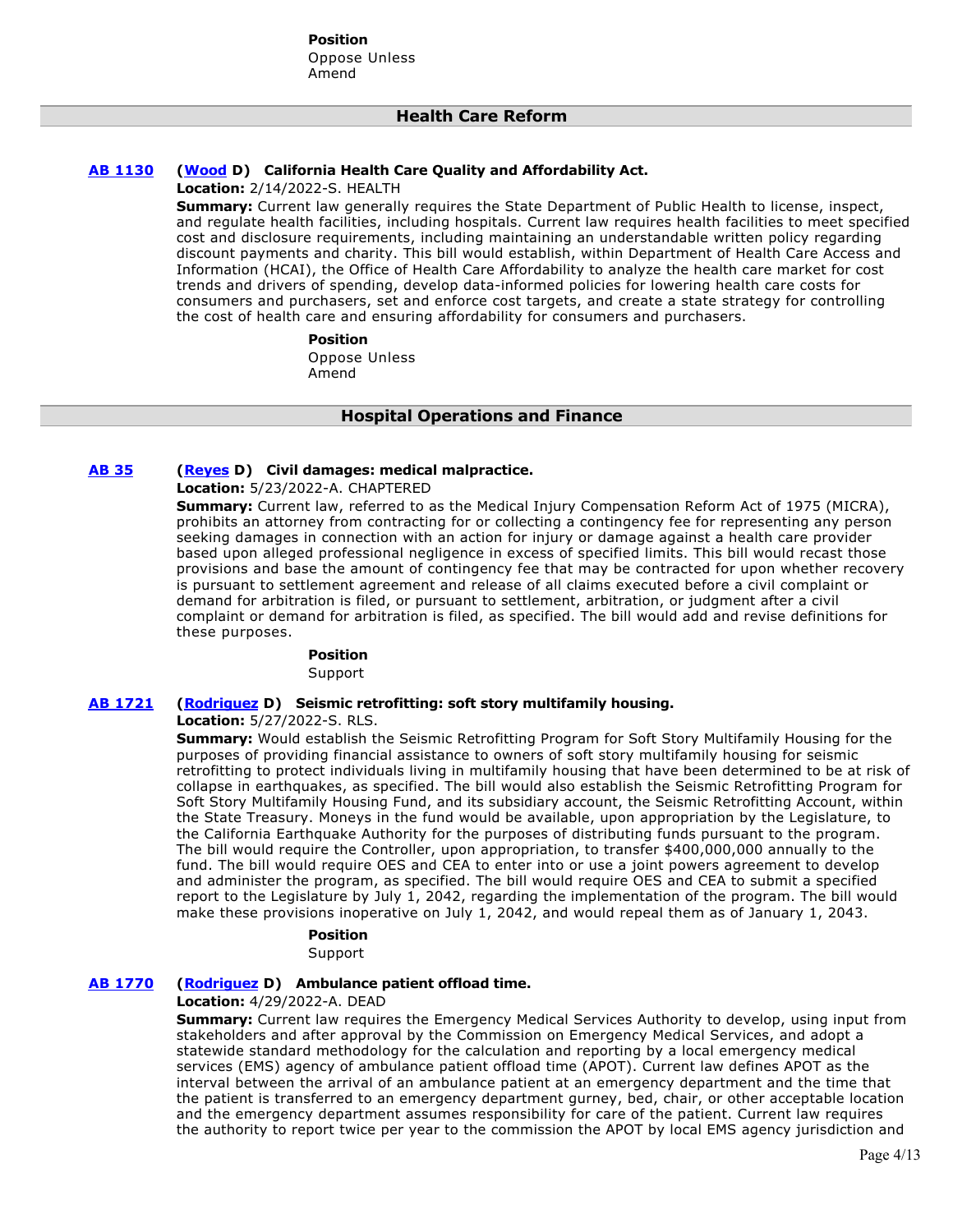by each facility in that jurisdiction. This bill would instead require the authority to report the APOT data to the commission every 6 months.

# **Position**

Watch

# **[AB 1882](https://ctweb.capitoltrack.com/public/publishbillinfo.aspx?bi=VPXAvDj9pG%2FqwduV4rLG761q0j5l7nLqcVa9%2FuXBzFKRhN9Jnm5qbtXyicq%2B7zSQ) [\(Rivas, Robert](https://a30.asmdc.org/)  D) Hospitals: seismic safety.**

**Location:** 5/25/2022-S. HEALTH

**Calendar:** 6/8/2022 1:30 p.m. - 1021 O Street, Room 1200 SENATE HEALTH, PAN, Chair

**Summary:** The Alfred E. Alquist Hospital Facilities Seismic Safety Act of 1983 requires an owner of a general acute care inpatient hospital, no later than January 1, 2030, to either demolish, replace, or change to nonacute care use all hospital buildings not in substantial compliance with the regulations and standards developed pursuant to the act, or seismically retrofit all acute care inpatient hospital buildings so that they are in substantial compliance with those regulations and standards. Current law requires, within 60 days following the department's approval of a report relating to a general acute care hospital owner's plan to comply with those regulations and standards, a general acute hospital building owner to take specified actions, including informing the local office of emergency services or the equivalent agency, the Office of Emergency Services, and the department, of each building's expected earthquake performance. This bill would instead require general acute hospital building owners, commencing July 1, 2023, to take those actions annually until each of the hospital buildings owned by that owner are compliant with those regulations and standards.

#### **Position**  Oppose Unless Amend

# **[AB 2080](https://ctweb.capitoltrack.com/public/publishbillinfo.aspx?bi=BrMjSa%2Fp%2B1el0x0mo99xnVN%2F4Zn67hWfXnFDoLyihAQ6jctZGFDaEIKaaRhMBJoG) [\(Wood](https://a02.asmdc.org/) D) Health Care Consolidation and Contracting Fairness Act of 2022.**

## **Location:** 5/27/2022-S. RLS.

**Summary:** Current law provides for the regulation of health insurers by the Department of Insurance. Current law regulates contracts between health care service plans or health insurers and health care providers or health facilities, including requirements for reimbursement and the cost-sharing amount collected from an enrollee or insured. This bill, the Health Care Consolidation and Contracting Fairness Act of 2022, would prohibit a contract issued, amended, or renewed on or after January 1, 2023, between a health care service plan or health insurer and a health care provider or health facility from containing terms that, among other things, restrict the plan or insurer from steering an enrollee or insured to another provider or facility or require the plan or insurer to contract with other affiliated providers or facilities. The bill would authorize the appropriate regulating department to refer a plan's or insurer's contract to the Attorney General, and would authorize the Attorney General or state entity charged with reviewing health care market competition to review a health care practitioner's or health facility's entrance into a contract that contains specified terms.

## **Position**

Oppose

# **[AB 2092](https://ctweb.capitoltrack.com/public/publishbillinfo.aspx?bi=TKMkEJtbutzzyr%2ByT%2Bv4P45j%2BAilM0MXEXRwQF119YNhqJLmja3bRhs3ka1s57Wk) [\(Weber, Akilah](https://a79.asmdc.org/) D) Acute hospital care at home.**

#### **Location:** 4/29/2022-A. DEAD

**Summary:** The federal Centers for Medicare and Medicaid Services (CMS) provides for a waiver program authorizing a hospital to establish an Acute Hospital Care at Home (AHCaH) program, as specified, if the hospital meets certain conditions, including receiving approval from CMS after submitting a waiver request. This bill would authorize a general acute care hospital to provide AHCaH services if the hospital (1) meets the requirements established by CMS for AHCaH services, as specified, (2) has received approval from CMS to operate an AHCaH program, and (3) has notified the department of the establishment of an AHCaH program, including certain information about the program. The bill would define AHCaH services as services provided by a general acute care hospital to qualified patients in their homes by using methods that include telehealth, remote monitoring, and regular in-person visits by nurses and other medical staff.

# **Position**

Support

#### **[AB 2724](https://ctweb.capitoltrack.com/public/publishbillinfo.aspx?bi=87zZT%2BgcOhFNBkX00iCCDlRJesDpMdThi05DVxph1WMjt4wiQHTVchVtgdOI00s5) [\(Arambula](https://a31.asmdc.org/) D) Medi-Cal: alternate health care service plan.**

#### **Location:** 5/27/2022-S. RLS.

**Summary:** Current law establishes the Medi-Cal program, which is administered by the State Department of Health Care Services and under which qualified low-income individuals receive health care services through various delivery systems, including managed care pursuant to Medi-Cal managed care plan contracts. The Medi-Cal program is, in part, governed and funded by federal Medicaid program provisions. This bill would authorize the department to enter into one or more comprehensive risk contracts with an alternate health care service plan (AHCSP), as defined, to serve as a primary Medi-Cal managed care plan for specified eligible beneficiaries in geographic regions designated by the department. The bill would authorize the department to contract with an AHCSP as a Medi-Cal managed care plan in any geographic region of the state for which federal approval is available and for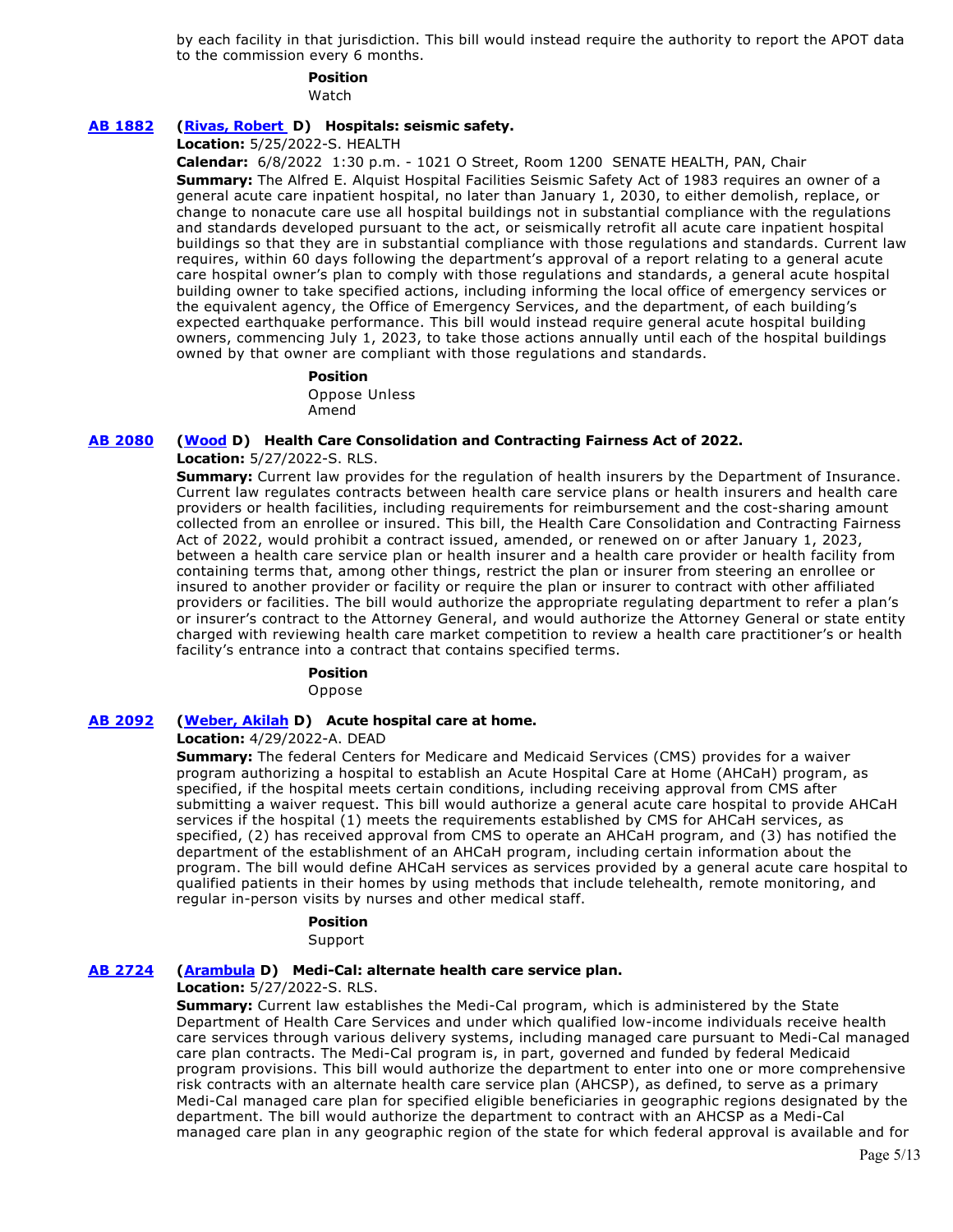which the AHCSP maintains appropriate licensure or an approved exemption from the Department of Managed Health Care.

# **Position**

Watch

# **[SB 371](https://ctweb.capitoltrack.com/public/publishbillinfo.aspx?bi=FKwFW94dXa0YDM7%2FpE%2Fd%2FQvILqz%2BYUfpxz%2FPoEZWfSJmws%2Fn2%2F58%2B%2BM0%2BQkCCvcS) [\(Caballero](https://sd12.senate.ca.gov/) D) Health information technology.**

**Location:** 7/14/2021-A. 2 YEAR

**Summary:** Would require any federal funds the California Health and Human Services Agency receives for health information technology and exchange to be deposited in the California Health Information Technology and Exchange Fund. The bill would authorize CHHSA to use the fund to provide grants to health care providers to implement or expand health information technology and to contract for direct data exchange technical assistance for safety net providers. The bill would require a health information organization to be connected to the California Trusted Exchange Network and to a qualified national network. The bill would also require a health care provider, health system, health care service plan, or health insurer that engages in health information exchange to comply with specified federal standards.

## **Position**

Watch

## **[SB 923](https://ctweb.capitoltrack.com/public/publishbillinfo.aspx?bi=39pazsEbiOuX5VLjSaWCmTpAMGWuE9SkxQBy5CHsmAeEKA46%2B7M3zeKfcJ1Ac4e6) [\(Wiener](http://sd11.senate.ca.gov/) D) Gender-affirming care.**

**Location:** 5/27/2022-A. HEALTH

**Summary:** Would require a Medi-Cal managed care plan, a PACE organization, a health care service plan, or a health insurer, as specified, to require its staff to complete evidence-based cultural competency training for the purpose of providing trans-inclusive health care, as defined, for individuals who identify as transgender, gender diverse, or intersex (TGI). The bill would specify the required components of the training and would make use of any training curricula subject to approval by the respective departments. The bill would require an individual to complete a refresher course if a complaint has been filed, and a decision has been made in favor of the complainant, against that individual for not providing trans-inclusive health care, or on a more frequent basis if deemed necessary.

## **Position**

Watch

## **[SB 958](https://ctweb.capitoltrack.com/public/publishbillinfo.aspx?bi=TmxQzrW7K42F5U7topB%2Fsd6BFt9G9v5WzRLRsZkfrXtFhSBM%2BYWUSmRBcBAbfmA2) [\(Limón](http://sd19.senate.ca.gov/) D) Medication and Patient Safety Act of 2022.**

## **Location:** 5/27/2022-A. HEALTH

**Summary:** Would prohibit a health care service plan or health insurer, or its designee, from requiring a vendor to dispense an infused or injected medication directly to a patient with the intent that the patient will transport the medication to a health care provider for administration. The bill would authorize a plan or insurer, or its designee, to arrange for an infused or injected medication to be administered in an enrollee's or insured's home when the treating health care provider and patient determine home administration is in the best interest of the patient. The bill would prohibit a plan or insurer, or its designee, from requiring an infused or injected medication to be supplied by a vendor specified by the plan or insurer, or its designee, as a condition of coverage, unless specified criteria are met.

## **Position**

Support

## **[SB 988](https://ctweb.capitoltrack.com/public/publishbillinfo.aspx?bi=F7CG%2BT%2BNdNyOJ507U6RjjvW7rDsASagLmcuZ64LyFVUAHXbTn9BlVmjyYTgF1QL6) [\(Hueso](http://sd40.senate.ca.gov/) D) Compassionate Access to Medical Cannabis Act or Ryan's Law.**

**Location:** 5/12/2022-A. HEALTH

**Calendar:** 6/14/2022 1:30 p.m. - 1021 O Street, Room 1100 ASSEMBLY HEALTH, WOOD, Chair **Summary:** The Compassionate Access to Medical Cannabis Act or Ryan's Law requires specified types of health care facilities to allow a terminally ill patient's use of medicinal cannabis within the health care facility, subject to certain restrictions. Current law requires a patient to provide the health care facility with a copy of their medical marijuana card or written documentation that the use of medicinal cannabis is recommended by a physician. Current law requires a health care facility to reasonably restrict the manner in which a patient stores and uses medicinal cannabis to ensure the safety of other patients, guests, and employees of the health care facility, compliance with other state laws, and the safe operations of the health care facility. Existing law requires that health care facilities permitting patient use of medical cannabis comply with other drug and medication requirements, as specified, and makes those facilities subject to enforcement actions by the State Department of Public Health.This bill would repeal the requirement that health care facilities permitting patient use of medical cannabis comply with other drug and medication requirements, as specified, and the requirement that those facilities be subject to enforcement actions by the State Department of Public Health.

## **Position**

Watch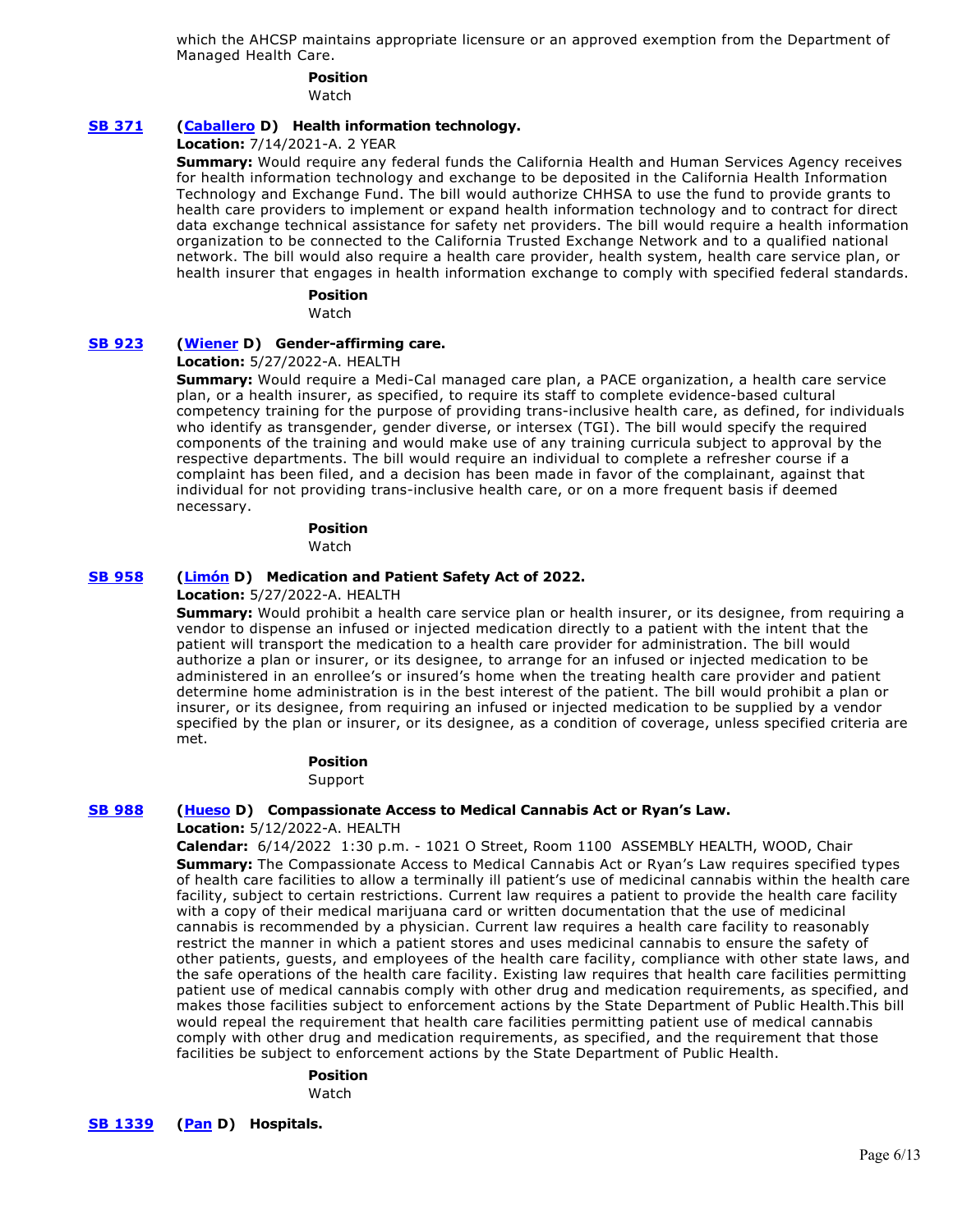#### **Location:** 6/2/2022-A. HEALTH

**Summary:** Current law requires, by January 1, 2030, owners of all acute care inpatient hospitals to either seismically retrofit all acute care inpatient hospitals, or demolish, replace, or change to nonacute care use all hospital buildings not in substantial compliance with regulations and standards developed by the department in accordance with the act, as specified. This bill would require the Department of Health Care Access and Information to provide the Legislature with a report containing specified information that would provide, among other things, the Legislature with an assessment of projected costs to retrofit each hospital building in order to meet the 2030 seismic requirements.

# **Position**

Support if Amended

## **Maternal Health**

## **[AB 2176](https://ctweb.capitoltrack.com/public/publishbillinfo.aspx?bi=HR5stFFQM15tK2ecm1FQBtQ2R9yfZG%2F%2FxuYPRWUzWzI3lF7e%2FBS%2FdDYhYzD3Z1Jp) [\(Wood](https://a02.asmdc.org/) D) Live birth registration.**

**Location:** 6/1/2022-S. CONSENT CALENDAR

**Calendar:** 6/6/2022 #54 SENATE CONSENT CALENDAR FIRST LEGISLATIVE DAY

**Summary:** Current law requires each live birth to be registered with the local registrar of births and deaths for the district in which the birth occurred within 10 days following the date of the event. This bill would instead require each live birth to be registered with the local registrar within 21 days following the date of the event.

## **Position**

Support

## **[AB 2199](https://ctweb.capitoltrack.com/public/publishbillinfo.aspx?bi=B97llTW33MVSMinNtoGET%2Fw1JtFyrvCEcXQnAzzfEb%2B%2BbT%2B%2BVjbwDDHRNwo4DirP) [\(Wicks](https://a15.asmdc.org/) D) Birthing Justice for California Families Pilot Project.**

## **Location:** 6/1/2022-S. HEALTH

**Summary:** Would establish the Birthing Justice for California Families Pilot Project, which would include a 3-year grant program to provide grants to specified entities, including community-based doula groups, to provide full-spectrum doula care to members of communities with high rates of negative birth outcomes who are not eligible for Medi-Cal and incarcerated people. The bill would require the State Department of Public Health to take specified actions with regard to awarding grants, including awarding grants to selected entities on or before January 1, 2024. The bill would require a grant recipient to use grants funds to pay for the costs associated with providing full-spectrum doula care to eligible individuals and establishing, managing, or expanding doula services. The bill would require a grant recipient, in setting the payment rate for a doula being paid with grant funds, to comply with specified parameters, including that the payment rate not be less than the Medi-Cal reimbursement rate for doulas or the median rate paid for doula care in existing local pilot projects providing doula care in California, whichever is higher.

**Position** 

Watch

## **Mental and Behavioral Health**

## **[AB 2020](https://ctweb.capitoltrack.com/public/publishbillinfo.aspx?bi=tS0WXa6hk%2Fc9UYHKryiX1wE7IUFxx7OxylcghZMJ%2BRIrueMd8SBj9OfzN6y3RCul) [\(Gallagher](http://ad03.asmrc.org/) R) Mental health services: gravely disabled.**

#### **Location:** 4/29/2022-A. DEAD

**Summary:** The Lanterman-Petris-Short Act provides for the involuntary commitment and treatment of a person who is a danger to themselves or others or who is gravely disabled. Current law also provides for a conservator of the person or estate to be appointed for a person who is gravely disabled. Current law, for the purposes of involuntary commitment and conservatorship, defines "gravely disabled," among other things, as a condition in which a person, as a result of a mental health disorder, is unable to provide for the basic personal needs of food, clothing, or shelter. This bill would, if a county elects to use this meaning and subject to an appropriation of funds for these purposes, expand the definition of "gravely disabled" for these purposes to mean a condition in which a person, as a result of a mental health disorder, is incapable of making informed decisions about, or providing for, their own basic personal needs for food, clothing, shelter, or medical care without significant supervision and assistance from another person and, as a result of being incapable of making these informed decisions, the person is at risk of substantial bodily harm, dangerous worsening of a concomitant serious physical illness, significant psychiatric deterioration, or mismanagement of essential needs that could result in bodily harm.

#### **Position**

Watch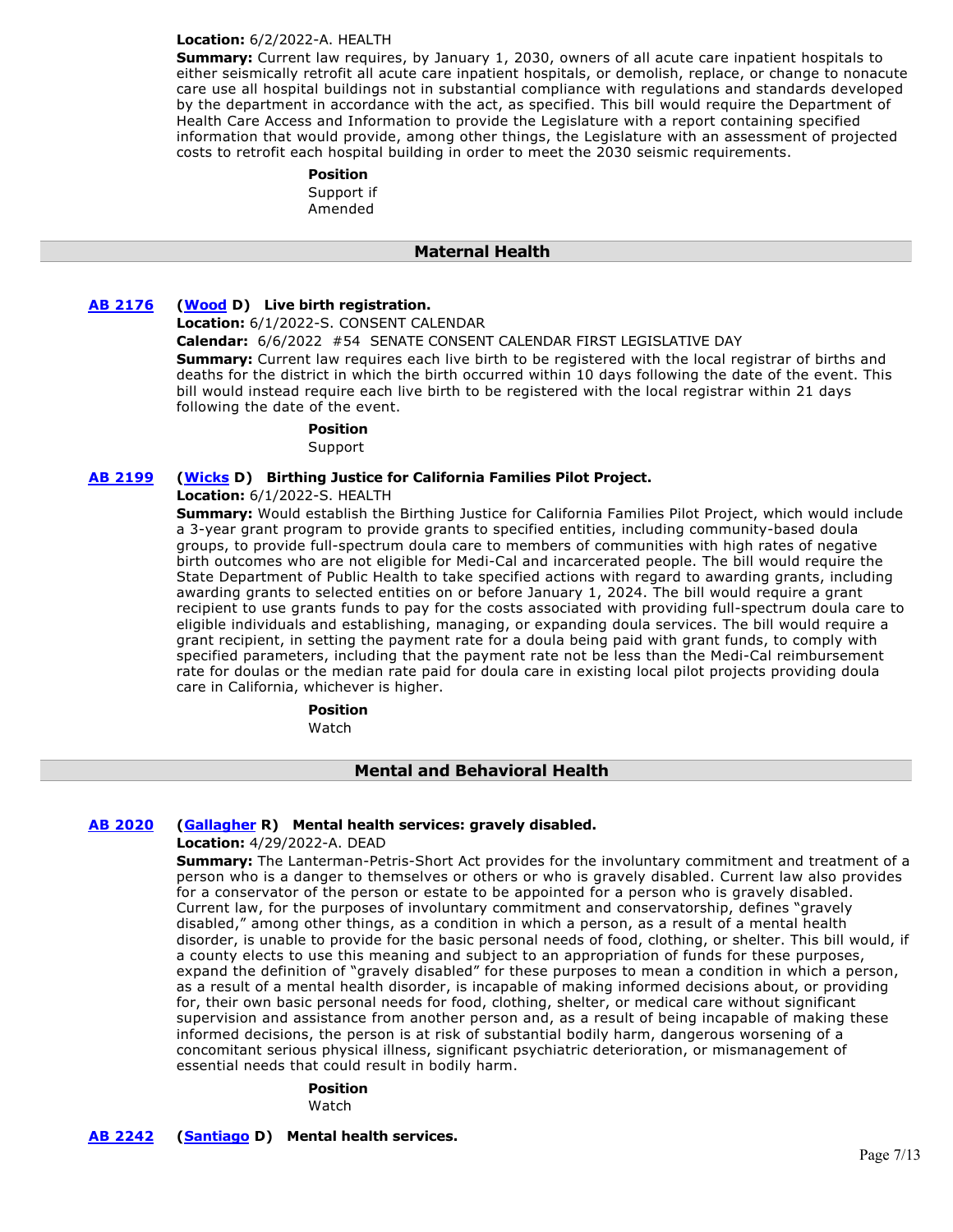## **Location:** 5/27/2022-S. RLS.

**Summary:** Would, on or before July 1, 2023, require the State Department of Health Care Services to convene a stakeholder group of entities, including the County Behavioral Health Directors Association of California and the California Hospital Association, among others, to create a model care coordination plan to be followed when discharging those held under temporary holds or a conservatorship. The bill would require the model care coordination plan and process to outline who would be on the care team and how the communication would occur to coordinate care. Among other components, the bill would require the model care coordination plan to require that an individual exiting a temporary hold or a conservatorship be provided with a detailed plan that includes a scheduled first appointment with a behavioral health professional. The bill would declare the intent of the Legislature that counties and hospitals implement the care coordination plan by February 1, 2024.

# **Position**

Watch

## **[AB 2275](https://ctweb.capitoltrack.com/public/publishbillinfo.aspx?bi=6%2B4eC%2F2OHK4kZpkW4rQYXdsRhhq65kyQXKEeISRQgKwMRP5lhgytut8yJKWj%2Bb%2F%2B) [\(Wood](https://a02.asmdc.org/) D) Mental health: involuntary commitment.**

**Location:** 5/26/2022-S. RLS.

**Summary:** The Lanterman-Petris-Short Act provides for the involuntary commitment and treatment of persons with specified mental disorders for the protection of the persons committed. Under the act, when a person, as a result of a mental health disorder, is a danger to others, or to themselves, or gravely disabled, the person may, upon probable cause, be taken into custody and placed in a facility designated by the county and approved by the State Department of Health Care Services for up to 72 hours for evaluation and treatment. If certain conditions are met after the 72-hour detention, the act authorizes the certification of the person for a 14-day maximum period of intensive treatment and then a 30-day maximum period of intensive treatment after the 14-day period. Current law requires a certification review hearing to be held when a person is certified for a 14-day or 30-day intensive treatment detention, except as specified, and requires it to be within 4 days of the date on which the person is certified. Current law, after the involuntary detention has begun, prohibits the total period of detention, including intervening periods of voluntary treatment, from exceeding the total maximum period during which the person could have been detained, if the person had been detained continuously on an involuntary basis, from the time of initial involuntary detention. This bill would, among other things, specify that the 72-hour period of detention begins at the time when the person is first detained. The bill would, if a facility detaining a person on a 72-hour detention is not a countydesignated facility for evaluation and treatment, require the facility staff, or other person designated by the county, to take all possible steps to release the detained person or transfer them to a designated facility within 72 hours of their detention, as specified.

> **Position**  Watch

## **[SB 929](https://ctweb.capitoltrack.com/public/publishbillinfo.aspx?bi=K1EgGJfTiuEq7osejnFiAvKE0cv5VAYh3Egp6x3ASrir6ID8%2BVA4DnZaIUHlfT%2Bp) [\(Eggman](http://sd05.senate.ca.gov/) D) Community mental health services: data collection.**

#### **Location:** 6/2/2022-A. HEALTH

**Summary:** Current law requires the State Department of Health Care Services to collect and publish annually quantitative information concerning the operation of various provisions relating to community mental health services, including the number of persons admitted for evaluation and treatment for certain periods, transferred to mental health facilities, or for whom certain conservatorships are established, as specified. Current law requires each local mental health director, and each facility providing services to persons under those provisions, to provide the department, upon its request, with any information, records, and reports that the department deems necessary for purposes of the data collection and publication. This bill would additionally require the department to collect and publish annually quantitative information relating to, among other things, the number of persons detained for 72-hour evaluation and treatment, clinical outcomes for individuals placed in each type of hold, services provided in each category, waiting periods prior to receiving an evaluation or care, and an assessment of all contracted beds. The bill would specify that the information be from each county for some of those data.

## **Position**

Watch

# **[SB 965](https://ctweb.capitoltrack.com/public/publishbillinfo.aspx?bi=EcBoEmtCkfUIgWFS60%2BT2jNFPGjQW4TEFSyUZPg5nHkbDrTBqIA0Hg4CBeChnTGO) [\(Eggman](http://sd05.senate.ca.gov/) D) Conservatorships: medical record: hearsay rule.**

## **Location:** 5/19/2022-A. JUD.

**Calendar:** 6/14/2022 9 a.m. - State Capitol, Room 437 ASSEMBLY JUDICIARY, STONE, Chair **Summary:** The Lanterman-Petris-Short Act authorizes the appointment of a conservator, in the County of Los Angeles, the County of San Diego, or the City and County of San Francisco, for a person who is incapable of caring for the person's own health and well-being due to a serious mental illness and substance use disorder. Current law establishes the hearsay rule, under which evidence of a statement is generally inadmissible if it was made other than by a witness while testifying at a hearing and is offered to prove the truth of the matter stated. Current law sets forth exceptions to the hearsay rule to permit the admission of specified kinds of evidence. Under this bill, for purposes of an expert witness in any proceeding relating to the appointment or reappointment of a conservator pursuant to the above-described provisions, the statements of specified health practitioners or a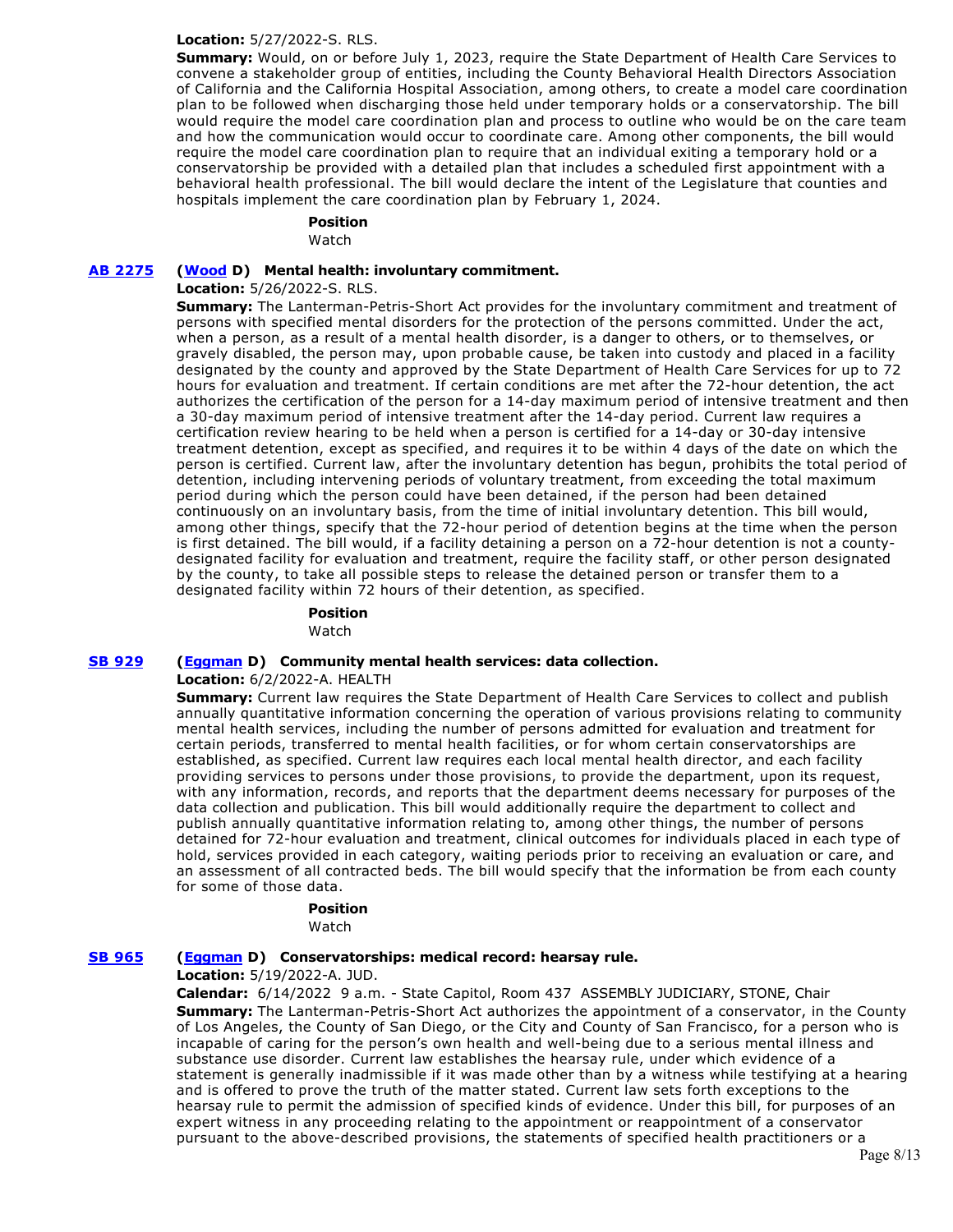licensed clinical social worker included in the medical record would not be hearsay. The bill would authorize the court to grant a reasonable continuance if an expert witness in a proceeding relied on the medical record and the medical record has not been provided to the parties or their counsel upon request within a reasonable time before the proceeding.

#### **Position**

Watch

# **[SB 1019](https://ctweb.capitoltrack.com/public/publishbillinfo.aspx?bi=CB4uoxlx3KlgPDSkItME2Mct4%2BnWQivAzuUEA%2FGtJKGOZVg9zDoiwk%2FgdZsrbHgM) [\(Gonzalez](https://sd33.senate.ca.gov/) D) Medi-Cal managed care plans: mental health benefits.**

## **Location:** 6/2/2022-A. HEALTH

**Calendar:** 6/21/2022 1:30 p.m. - 1021 O Street, Room 1100 ASSEMBLY HEALTH, WOOD, Chair **Summary:** Current law requires a Medi-Cal managed care plan to provide mental health benefits covered in the state plan, excluding those benefits provided by county mental health plans under the Specialty Mental Health Services Waiver. This bill would require a Medi-Cal managed care plan to conduct annual outreach and education to its enrollees regarding the mental health benefits that are covered by the plan, and to also develop annual outreach and education to inform primary care physicians regarding those mental health benefits.

#### **Position**

Support

# **[SB 1154](https://ctweb.capitoltrack.com/public/publishbillinfo.aspx?bi=SIKAOyzcp9FkyXJhcMR9GR2Egtn5F2XPT8llha1sFjI3%2Bfiu9BuGN6dHSamI%2BSLc) [\(Eggman](http://sd05.senate.ca.gov/) D) Facilities for mental health or substance use disorder crisis: database.**

## **Location:** 6/2/2022-A. HEALTH

**Summary:** Would require, by January 1, 2024, the State Department of Public Health, in consultation with the State Department of Health Care Services and the State Department of Social Services, and by conferring with specified stakeholders, to develop a real-time, internet-based database to collect, aggregate, and display information about beds in inpatient psychiatric facilities, crisis stabilization units, residential community mental health facilities, and licensed residential alcoholism or drug abuse recovery or treatment facilities in order to facilitate the identification and designation of facilities for the temporary treatment of individuals in mental health or substance use disorder crisis. The bill would require the database to include a minimum of specific information, including the contact information for a facility's designated employee, and have the capacity to, among other things, enable searches to identify beds that are appropriate for the treatment of individuals in a mental health or substance use disorder crisis.

# **Position**

Watch

## **[SB 1207](https://ctweb.capitoltrack.com/public/publishbillinfo.aspx?bi=BfIx7qoFszHnGuBPvgrsCNlzVb%2FguaISm4gq8vZJ8vplHToKryThIU6CglO4oR8I) [\(Portantino](http://sd25.senate.ca.gov/) D) Health care coverage: maternal and pandemic-related mental health conditions. Location:** 5/27/2022-A. HEALTH

**Summary:** Current law requires health care service plans and health insurers to provide specified mental health and substance use disorder coverage, and requires a health care service plan contract or health insurance policy issued, amended, or renewed on or after January 1, 2021, that provides hospital, medical, or surgical coverage to provide coverage for medically necessary treatment of mental health and substance use disorders, under the same terms and conditions applied to other medical conditions, as specified. Current law requires health care service plans and health insurers, by July 1, 2019, to develop, consistent with sound clinical principles and processes, a maternal mental health program designed to promote quality and cost-effective outcomes, as specified. This bill would make findings and declarations relating to the effect of the COVID-19 pandemic on mental health in California and the importance of outreach, education, and access to quality mental health treatment. The bill would extend the deadline for establishment of the maternal mental health program to July 1, 2023.

# **Position**

## **Watch**

## **[SB 1238](https://ctweb.capitoltrack.com/public/publishbillinfo.aspx?bi=OjZg0htuH1gY6vn7BX7VkAtMWvftGXa2GK50z6GXmrUtrSNlmId1%2BKxskLJFZ7oZ) [\(Eggman](http://sd05.senate.ca.gov/) D) Behavioral health services: existing and projected needs.**

## **Location:** 6/2/2022-A. HEALTH

**Summary:** Current law authorizes the State Department of Health Care Services to award competitive grants to expand the community continuum of behavioral health treatment resources. This bill would require the department, commencing January 1, 2024, and at least every 5 years thereafter, to conduct a review of, and produce a report regarding, the current and projected behavioral health care infrastructure and service needs in each region of the state. The bill would require the department to consult with the council of governments, cities, counties, and cities and counties regarding the assumptions and methodology to be used by the department, and would require local governments to provide specified data for the region. The bill would require the department to share this data and its report with the Mental Health Services Oversight and Accountability Commission.

## **Position**

**Watch**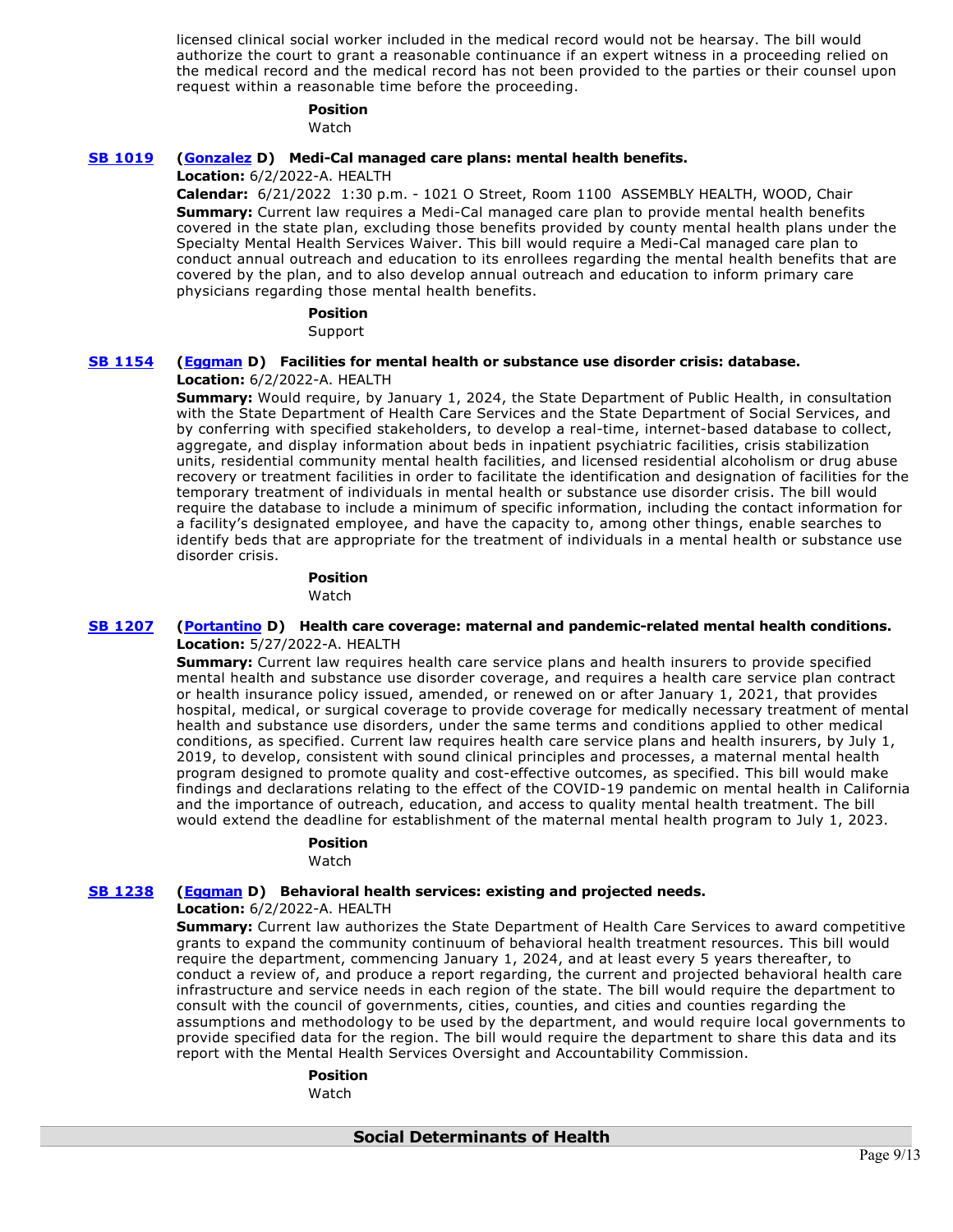# **[AB 1990](https://ctweb.capitoltrack.com/public/publishbillinfo.aspx?bi=yj9bY3m9DIhQHIRAyYA9MCUQhJJFoBJcqUtIgQ6jAR0ciLmv8w%2BI7yw92Fqj9EQq) [\(Arambula](https://a31.asmdc.org/) D) Department of Fair Employment and Housing: Californians with disabilities: workgroup.**

## **Location:** 5/20/2022-A. DEAD

**Summary:** Existing law sets forth the powers and duties of the Department of Fair Employment and Housing, which include receiving, investigating, conciliating, mediating, and prosecuting complaints alleging unlawful practices or violations of specified civil rights provisions, including those based on a mental or physical disability, as defined. This bill would require the department to convene a workgroup to make recommendations to the Legislature for the development of accessibility and antidiscrimination laws for people with disabilities, as defined. The bill would require membership of the workgroup to include interested parties and stakeholders that reflect the diversity of the state, including, among other groups, individuals who have personal experience with a disability.

## **Position**

Watch

## **[AB 2325](https://ctweb.capitoltrack.com/public/publishbillinfo.aspx?bi=a5evlwACzysVv6pvP%2FzjuKuSFgvQ0e7Y8G6Vaaz7r8kY70JSByZQQohGBKdnVn68) [\(Rivas, Luz](https://a39.asmdc.org/) D) Coordinated homelessness response: Office of the Interagency Council on Homelessness.**

## **Location:** 5/20/2022-A. DEAD

**Summary:** Current law requires the Governor to establish the California Interagency Council on Homelessness, formerly known as the Homeless Coordinating and Financing Council, and to appoint specified members of that coordinating council. Current law requires agencies and departments administering state programs created on or after July 1, 2017, to collaborate with the council to adopt guidelines and regulations to incorporate core components of Housing First, as defined. Current law establishes the goals of the council, which include identifying mainstream resources, benefits, and services that can be accessed to prevent and end homelessness in California. Current law requires that the coordinating council be under the direction of an executive director, who is under the direction of the Business, Consumer Services, and Housing Agency, and staffed by employees of that agency. This bill would place the California Interagency Council on Homelessness under the jurisdiction of the Office of the Interagency Council on Homelessness, which the bill would establish within the Governor's office, under the control of a director, on or before September 30, 2023.

#### **Position**

Support

## **[AB 2360](https://ctweb.capitoltrack.com/public/publishbillinfo.aspx?bi=S4o5WDo9%2B9AfENOBq%2BBIePxxgnNqMH86Fznz%2F0bytCshN%2BV4xg6B4KMdUbdPaY%2B9) [\(Arambula](https://a31.asmdc.org/) D) Emergency response advisory working group.**

**Location:** 6/1/2022-S. HEALTH

**Calendar:** 6/15/2022 1:30 p.m. - 1021 O Street, Room 1200 SENATE HEALTH, PAN, Chair **Summary:** Would, subject to an appropriation of funds, require the Office of Health Equity to convene an advisory working group, consisting of specified stakeholders, to develop tools and protocols for the future allocation of funds to reduce racial disparities in recovery, response, and repair efforts following state and local emergencies. Additionally, the bill would require the advisory working group to submit a report with its findings and recommendations to the Legislature on or before January 1, 2025, and make that report available to the public by posting it on the State Department of Public Health's internet website. The bill would require the advisory working group in preparing the report to evaluate the unmet needs among various communities during the COVID-19 pandemic and with respect to up to five other recent emergency funding allocations stratified by local health jurisdiction, county, and Senate and Assembly legislative district. These provisions would be repealed on January 1, 2029.

# **Position**

Support

# **[AB 2420](https://ctweb.capitoltrack.com/public/publishbillinfo.aspx?bi=oICQ%2FFgYItZLolaL2dRDXnfClKQLofva2wZPE9pvuqaKp6tjCi9Mk3wWwr3hpRlR) [\(Arambula](https://a31.asmdc.org/) D) Perinatal and infant children health: extreme heat.**

**Location:** 6/1/2022-S. HEALTH

**Calendar:** 6/8/2022 1:30 p.m. - 1021 O Street, Room 1200 SENATE HEALTH, PAN, Chair **Summary:** Would, subject to an appropriation of funds by the Legislature in the annual Budget Act or another statute for this purpose, require the Department of Public Health, in consultation with subject matter experts, to review available literature on adverse effects of extreme heat on perinatal health, develop guidance for safe conditions and health considerations for pregnant individuals and infant children, and provide guidance to the Legislature by submitting a report that includes legislative or policy recommendations on best practices for connecting perinatal patients with the appropriate health and well-being information relating to extreme heat.

#### **Position**

Watch

**[AB 2483](https://ctweb.capitoltrack.com/public/publishbillinfo.aspx?bi=D8ALISlvGWriTRFrh2c7xhf%2FvkYFV1T4CcvaFlaTPiwF%2Bwy2I%2FveD5vs1jcbsWSA) [\(Maienschein](https://a77.asmdc.org/) D) Housing for individuals experiencing homelessness. Location:** 6/1/2022-S. HOUSING **Calendar:** 6/13/2022 Upon adjournment of Session - 1021 O Street, Room 2100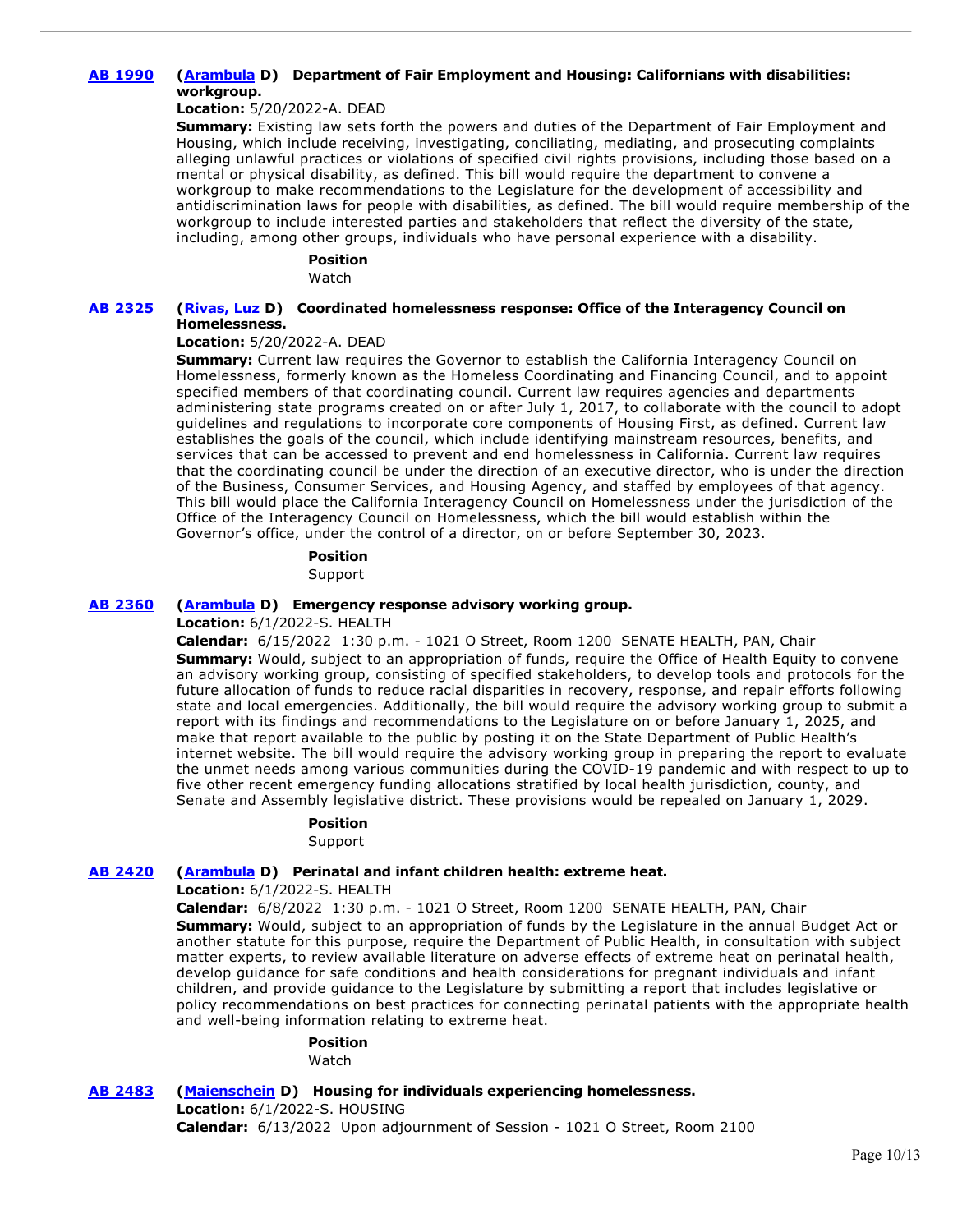## SENATE HOUSING, WIENER, Chair

**Summary:** Would require the Department of Housing and Community Development, by December 31, 2023, to award incentives, as specified, to Multifamily Housing Program project applicants that agree to set aside at least 25% of the project's units for individuals that are either experiencing homelessness or eligible to receive specified services, including, among others, those received under the Program of All-Inclusive Care for the Elderly. The bill would also require the department to partner with the State Department of Health Care Services to determine the most effective way to align qualifying services in housing projects funded by the Multifamily Housing Program. The bill would require the department to assess tenant outcomes and engage with an evaluator to identify specified information with respect to projects receiving incentives under these provisions, including the number and demographics, including age, race, or ethnicity, and presubsidy housing status, of people being served.

## **Position**

Watch

## **[AB 2500](https://ctweb.capitoltrack.com/public/publishbillinfo.aspx?bi=R5th4x12sWd7IS0SDMQmVPoHGkSh2%2BzZqLevAUppNOk7FzvvGu%2B%2FiCTW3thUNuYz) [\(Arambula](https://a31.asmdc.org/) D) Farm to Hospital Grant Pilot Program.**

## **Location:** 5/20/2022-A. DEAD

**Summary:** Would, upon appropriation and until January 1, 2031, establish the Farm to Hospital Grant Pilot Program, which the Office of Farm to Fork would administer, to award competitive grants to eligible applicants to provide hospital patients with meals prepared from California-sourced agricultural products and build direct relationships with California farmers and ranchers, as specified. The bill would require the office, in consultation with the State Department of Public Health, to develop grant criteria to evaluate proposals from eligible applicants. The bill would authorize grant recipients to use grant moneys only for specified purposes, and require them to report specified information to the office and State Department of Public Health. The bill would require the office, in consultation with the State Department of Public Health, on or before January 1, 2027, to submit to the Legislature a report on the pilot program.

# **Position**

Support

## **[AB 2547](https://ctweb.capitoltrack.com/public/publishbillinfo.aspx?bi=%2BjqqYL0OiE%2FqHw9kLLjN53sVEgSzZEvrL%2ByB76wKjEDNYCApYjFKWscJ5Be%2B7Tb9) [\(Nazarian](https://a46.asmdc.org/) D) Housing Stabilization to Prevent and End Homelessness Among Older Adults and People with Disabilities Act.**

**Location:** 6/1/2022-S. HUM. S.

**Summary:** Would, upon appropriation by the Legislature, require the California Department of Aging, by December 31, 2023, to create and administer the Housing Stabilization to Prevent and End Homelessness Among Older Adults and People with Disabilities Program. The bill would require the department, in administering the program, to offer competitive grants to nonprofit community-based organizations, continuums of care, and public housing authorities to administer a housing subsidy program for older adults and persons with a disability that are experiencing homelessness or at risk of homelessness, as those terms are as defined. The bill would require the department, in establishing program guidelines, to prioritize communities where renters face high rates of poverty, displacement, gentrification, and homelessness.

> **Position**  Support

## **[AB 2548](https://ctweb.capitoltrack.com/public/publishbillinfo.aspx?bi=iMkIjM9XyZD32%2Fj6x%2BOY1WYrdSxHgUdGs5rif9yCx5R0v8NV34fz4PwFaHvRMvsx) [\(Nazarian](https://a46.asmdc.org/) D) Healthier Homes - Age in Place Nursing Program.**

#### **Location:** 5/26/2022-S. RLS.

**Summary:** Current law permits age restrictions in connection with housing and defines senior citizen housing developments for these purposes as a residential development for senior citizens that has at least 35 dwelling units. This bill would require the California Department of Aging to establish and administer a 3-year Healthier Homes - Age in Place Nursing Pilot Program in the Counties of Contra Costa, Fresno, Orange, Riverside, Sacramento, San Diego, Shasta, and Sonoma. The program would provide grant funds to qualified nonprofit organizations that specialize in resident services for the purposes of hiring one full-time registered nurse and one full-time community health worker to work at 3 senior citizen housing developments in each county to provide health education, navigation, coaching, and care to residents. The bill would require the department to submit a report to specified legislative committees and state agencies at the completion of the program or before January 1, 2028, whichever is later, and would repeal the program as of January 1, 2029.

> **Position**  Support

## **[AB 2553](https://ctweb.capitoltrack.com/public/publishbillinfo.aspx?bi=JmcoXzoeJiXFLcZch5yigde%2Bcyy4elaRAQx8ZwBkxckV2qJ3VW3vVbh7hYI6INbe) [\(Grayson](https://a14.asmdc.org/) D) Human trafficking Act: California Multidisciplinary Alliance to Stop Trafficking (California MAST).**

**Location:** 5/26/2022-S. RLS.

**Summary:** Would, upon appropriation by the Legislature, establish the California Multidisciplinary Alliance to Stop Trafficking Act (California MAST) to review collaborative models between governmental and nongovernmental organizations for protecting victims and survivors of trafficking, among other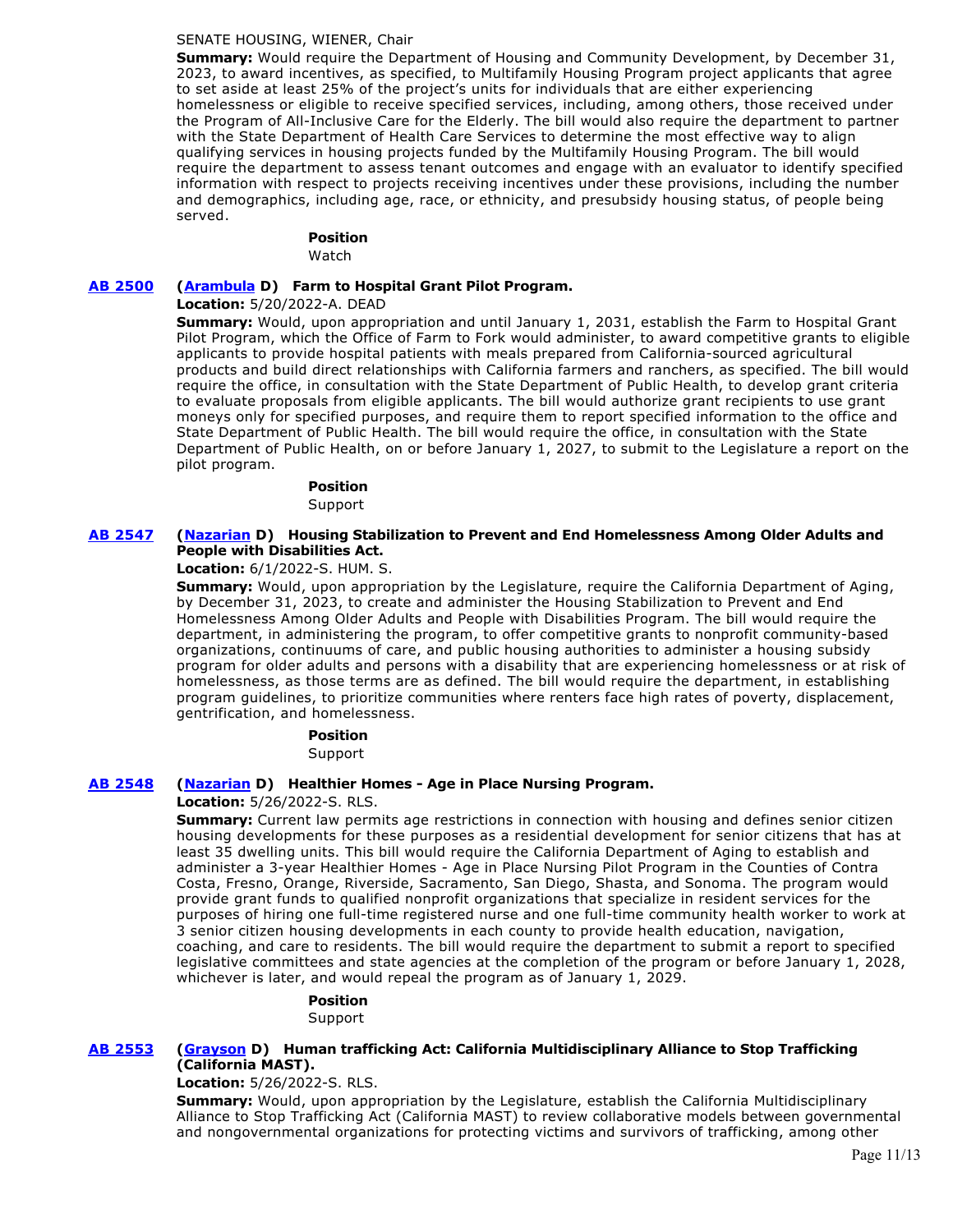related duties. The task force would be comprised of specified state officials or their designees and specified individuals who have expertise in human trafficking or providing services to victims of human trafficking, as specified. The bill would require the task force to hold its first meeting no later than July 1, 2023, and would require the task force to meet at least 4 times. The bill would require the task force to report its findings and recommendations to the Office of Emergency Services, the Governor, the Attorney General, and the Legislature by January 1, 2025. The bill would make related findings and declarations.

# **Position**

Watch

## **[AB 2724](https://ctweb.capitoltrack.com/public/publishbillinfo.aspx?bi=87zZT%2BgcOhFNBkX00iCCDlRJesDpMdThi05DVxph1WMjt4wiQHTVchVtgdOI00s5) [\(Arambula](https://a31.asmdc.org/) D) Medi-Cal: alternate health care service plan.**

**Location:** 5/27/2022-S. RLS.

**Summary:** Current law establishes the Medi-Cal program, which is administered by the State Department of Health Care Services and under which qualified low-income individuals receive health care services through various delivery systems, including managed care pursuant to Medi-Cal managed care plan contracts. The Medi-Cal program is, in part, governed and funded by federal Medicaid program provisions. This bill would authorize the department to enter into one or more comprehensive risk contracts with an alternate health care service plan (AHCSP), as defined, to serve as a primary Medi-Cal managed care plan for specified eligible beneficiaries in geographic regions designated by the department. The bill would authorize the department to contract with an AHCSP as a Medi-Cal managed care plan in any geographic region of the state for which federal approval is available and for which the AHCSP maintains appropriate licensure or an approved exemption from the Department of Managed Health Care.

**Position** 

Watch

# **[SB 17](https://ctweb.capitoltrack.com/public/publishbillinfo.aspx?bi=dBaE3CGJpiGexGpCGI9ZA9mGDSu3R3h8gdgNi5yyapMHbWZPikU1e7jTWnNDjpL9) [\(Pan](http://sd06.senate.ca.gov/) D) Office of Racial Equity.**

**Location:** 8/27/2021-A. 2 YEAR

**Summary:** Would, until January 1, 2029, would establish in state government an Office of Racial Equity, an independent public entity not affiliated with an agency or department, governed by a Racial Equity Advisory and Accountability Council. The bill would authorize the council to hire an executive director to organize, administer, and manage the operations of the office. The bill would task the office with coordinating, analyzing, developing, evaluating, and recommending strategies for advancing racial equity across state agencies, departments, and the office of the Governor. The bill would require the office, in consultation with state agencies, departments, and public stakeholders, as appropriate, to develop a statewide Racial Equity Framework that includes a strategic plan with policy and inclusive practice recommendations, guidelines, goals, and benchmarks to reduce racial inequities, promote racial equity, and address individual, institutional, and structural racism.

**Position** 

Support

# **[SB 907](https://ctweb.capitoltrack.com/public/publishbillinfo.aspx?bi=nIx6X2crzmFr0TWxcYW%2B9kpY%2B5Vcf%2FQzpoT2zOu%2Bk6kh9IF0klsUId4YkFjXzovS) [\(Pan](http://sd06.senate.ca.gov/) D) Electronic benefits transfer systems: farmers' markets.**

**Location:** 6/2/2022-A. HUM. S.

**Calendar:** 6/14/2022 1:30 p.m. - State Capitol, Room 437 ASSEMBLY HUMAN SERVICES, CALDERON, Chair

**Summary:** Would establish the Local, Equitable Access to Food (LEAF) Program and would require, upon an appropriation by the Legislature for these purposes, the Department of Food and Agriculture, with support from the State Department of Social Services, to establish a noncompetitive grant program designed to expand the use of EBT acceptance systems at California certified farmers' markets and tribe-operated farmers' markets on Indian reservations. The bill would, as part of that grant program, require grants to be provided to certified farmers' market operators or farmers' markets operated by tribal governments. The bill would limit the use of grant funds for specified activities relating to expanding the use of EBT acceptance systems at farmers' markets, including, among others, scaling and improving EBT processes at existing certified farmers' markets. The bill would create certain additional requirements for certified farmers' markets that use grant funds to hire an individual, or to contract with a third party, to operate an EBT acceptance system, including a requirement that the person operating the EBT acceptance system be available at all times the certified farmers' market is open to the public.

> **Position**  Support

## **[SB 1145](https://ctweb.capitoltrack.com/public/publishbillinfo.aspx?bi=5bzl2laO8eaLVynAoipXd6DEb1R0i1ymTfYAOJFquQIUeXqH2qj4JDhx%2FCtjeci1) [\(Laird](http://sd17.senate.ca.gov/) D) California Global Warming Solutions Act of 2006: greenhouse gas emissions: dashboard.**

**Location:** 6/2/2022-A. NAT. RES.

**Summary:** The California Global Warming Solutions Act of 2006 requires the State Air Resources Board to prepare and approve a scoping plan for achieving the maximum technologically feasible and costeffective reductions in greenhouse gas emissions and to update the scoping plan at least once every 5